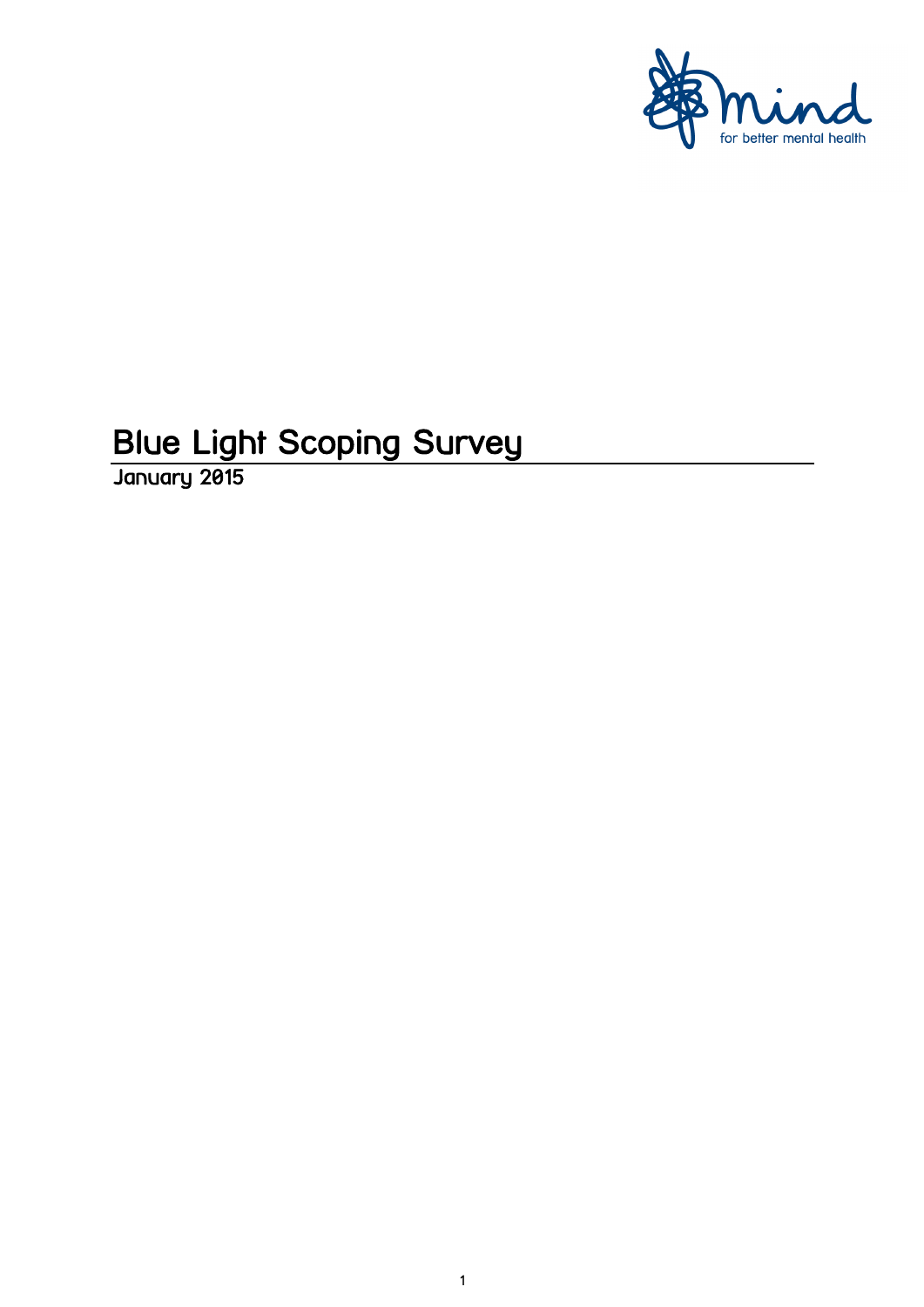

# Introduction

Mind's aim is for everyone with a mental health problem to get both support and respect. We recognise that effectively managing workplace wellbeing is critical to achieving this. Emergency services ('Blue Light') personnel operate in one of the most challenging workplace environments but currently receive limited mental health support.

With £4 million Libor funding, administered by the Cabinet Office, Mind has developed an ambitious programme to improve the mental health of emergency services personnel in England. This eighteen-month programme focuses on five areas: tackling stigma; embedding workplace wellbeing; increasing resilience; providing targeted information and support; and encouraging peer support. More information about the programme can be found here: http://www.mind.org.uk/newscampaigns/campaigns/bluelight/

Between 5<sup>th</sup> December 2014 and 12<sup>th</sup> January 2015, Mind ran an online survey to better understand experiences of mental health problems within the emergency services. The survey was promoted via a wide range of channels – including employers, unions, professional organisations, and sector bodies. Questions covered a range of topics including, mental health triggers; coping strategies; sources of support; information needs; experiences of stigma; and organisational support. The full survey text can be found in Appendix 1.

There were 3,627 responses to this survey from emergency services personnel in England – representing approximately 1.5% of the country's total Blue Light workforce.

# Headline Results

From the large sample of 3,627 responses, our analysis has revealed a number of striking results. This paper presents an extended analysis of these findings. Some of the headlines include:

|                                           | Emergency services personnel experience more mental health problems but<br>٠                                                                                                                                                                                                                                                                                                                                                                                              |
|-------------------------------------------|---------------------------------------------------------------------------------------------------------------------------------------------------------------------------------------------------------------------------------------------------------------------------------------------------------------------------------------------------------------------------------------------------------------------------------------------------------------------------|
|                                           | they are less likely than the general workforce to take time off work as a<br>result                                                                                                                                                                                                                                                                                                                                                                                      |
|                                           | Emergency services personnel are twice as likely to identify problems at<br>$\bullet$<br>work as the main cause of their mental health problems – compared to the<br>general workforce population                                                                                                                                                                                                                                                                         |
|                                           | 87.57% of personnel said they had experienced stress and poor mental<br>$\bullet$<br>health whilst working for Blue Light services                                                                                                                                                                                                                                                                                                                                        |
| <b>Mental</b><br>Health at<br><b>Work</b> | Search & rescue personnel report much better levels of mental health and<br>$\bullet$<br>mental health support than the other Blue Light services. Some respondents<br>said that their voluntary role improved their mental health because it<br>provided purpose and comradeship.                                                                                                                                                                                        |
|                                           | Emergency services personnel work hard to prevent their mental health<br>٠<br>problems affecting their performance, but this comes at a large personal cost<br>(including relationship breakdown and effects on physical health)<br>Excessive workload (56%), pressure from management (55%), organisational<br>$\bullet$<br>upheaval (52%), and long hours (45%) were all considered bigger triggers of<br>poor mental health than exposure to traumatic incidents (42%) |
|                                           | 71% of emergency services personnel think that their organisation does not<br>$\bullet$<br>encourage them to talk about mental health - this is much more negative<br>than the general workforce population (45%)                                                                                                                                                                                                                                                         |
| <b>Stigma</b>                             | 44% thought colleagues would be treated differently (in a negative way) if<br>$\bullet$<br>they disclosed a mental health problem at work. This answer was the same<br>if respondents had personal experience of mental health problems or not                                                                                                                                                                                                                            |
|                                           | 79% thought colleagues would be more comfortable talking about physical<br>٠<br>health than mental health                                                                                                                                                                                                                                                                                                                                                                 |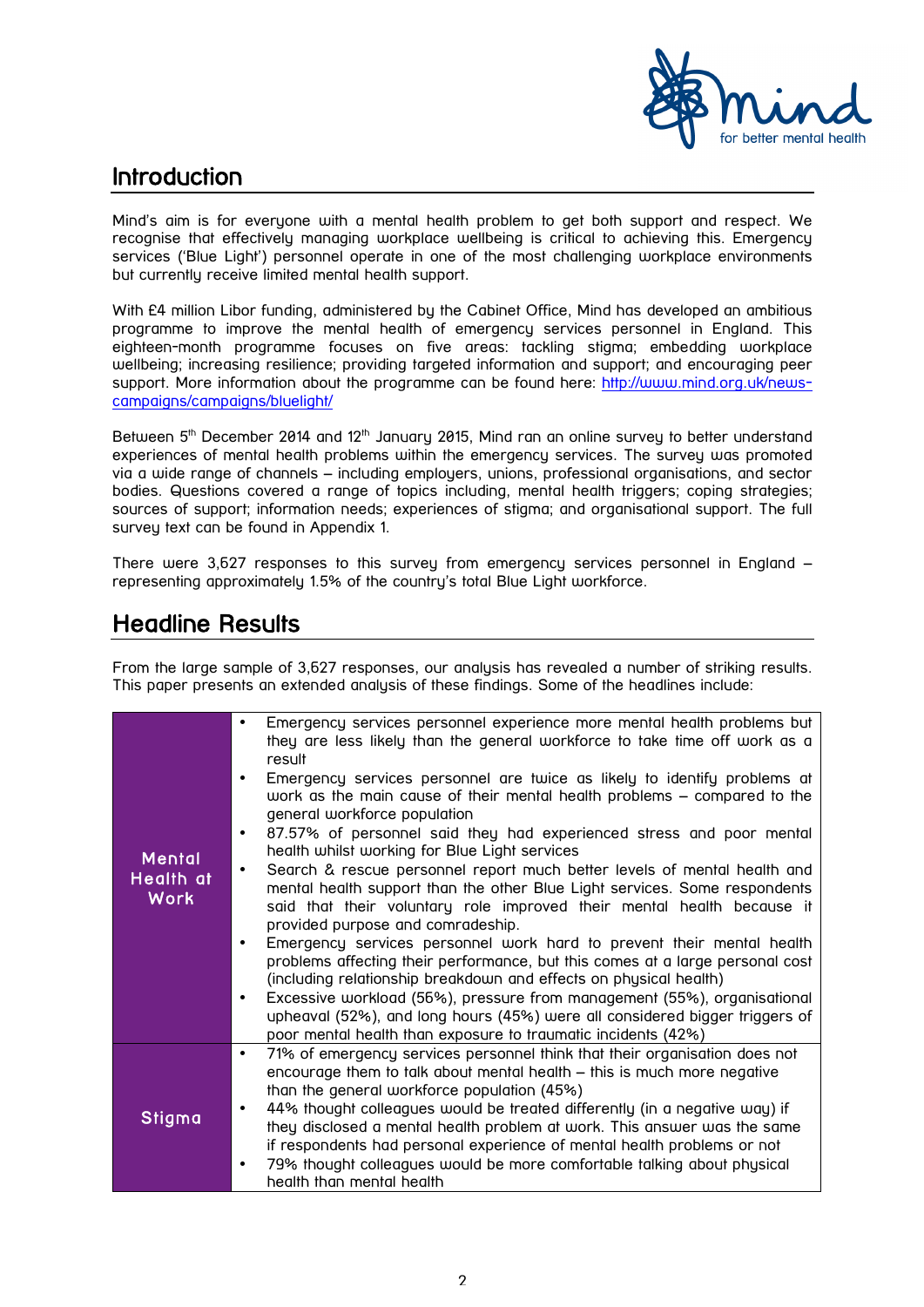

| Sources of<br><b>Support</b>       | The majority of emergency services personnel (53.25%) are not aware of<br>the mental health support their organisation offers<br>Of those who are aware, 48% think the quality of this support is poor or<br>$\bullet$<br>very poor<br>Personnel are reliant on friends and family for support – there is a big<br>٠<br>aversion to seeking support from HR, managers, and occupational health<br>79% of respondents said they would 'never' seek help from HR if they<br>$\bullet$<br>experienced a mental health problem. Only 15% said that they would feel<br>happy talking to their manager about their mental health. More research is<br>required to understand this finding.<br>Respondents are just as likely to seek help from a colleague as from a GP<br>٠<br>Ambulance personnel are much more likely to seek support from their<br>$\bullet$<br>colleagues than police respondents<br>Emergency services personnel use a mix of coping strategies – talking to<br>$\bullet$<br>friends and family is the most common (64%). However, isolation (58%) and<br>drink/illegal drugs (28%) are worryingly popular |
|------------------------------------|----------------------------------------------------------------------------------------------------------------------------------------------------------------------------------------------------------------------------------------------------------------------------------------------------------------------------------------------------------------------------------------------------------------------------------------------------------------------------------------------------------------------------------------------------------------------------------------------------------------------------------------------------------------------------------------------------------------------------------------------------------------------------------------------------------------------------------------------------------------------------------------------------------------------------------------------------------------------------------------------------------------------------------------------------------------------------------------------------------------------------|
| <b>Information</b><br><b>Needs</b> | There is high demand for more information about mental health. Between<br>٠<br>70% and 80% of respondents rated a range of information topics as 'useful'<br>or 'very useful'.<br>The most popular topic is how to support a colleague who is experiencing<br>mental health problems - ambulance personnel are currently least confident<br>to provide support to colleagues<br>Almost 1,000 participants (979 by 16 <sup>th</sup> January) have volunteered to be<br>champions in their own workforce. 74% of these champions have personal<br>experience of mental health problems                                                                                                                                                                                                                                                                                                                                                                                                                                                                                                                                       |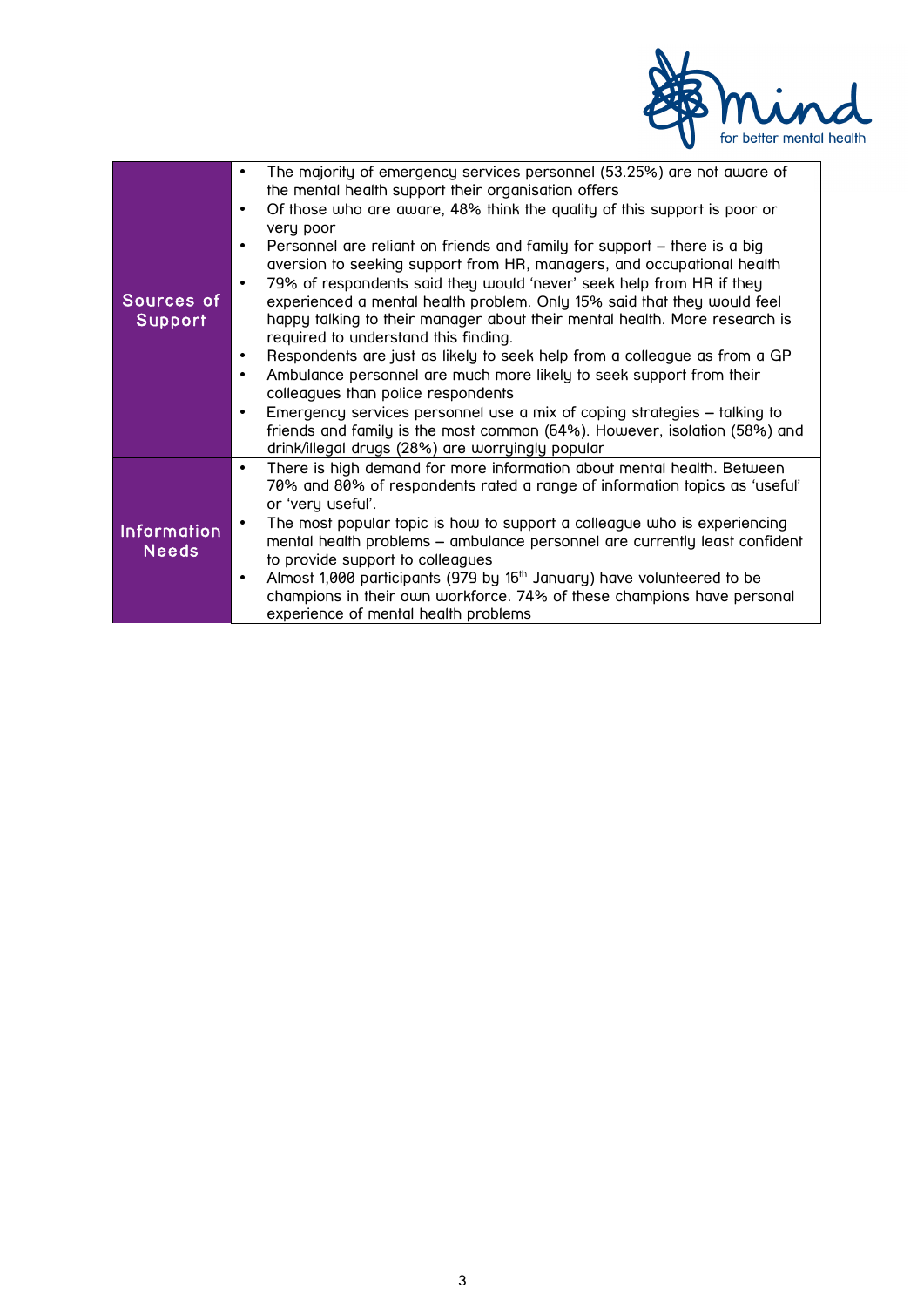

# Respondent Demographics

There were 3,627 responses to this survey from emergency services personnel in England. This represents approximately 1.5% of the country's total Blue Light workforce. It is important to note that respondents were self-selecting and no sampling or weighting method has been applied.

Whilst we received a strong response from across the four services and key demographics, the results of the survey cannot be seen as strictly representative of the whole workforce. For example, survey respondents reported a very high rate of lived experience of mental health problems (55.11%) and mental health service use (27.43%).

The police service employs around 60% of all emergency services personnel working in England. Whilst we received a large number of responses from police officers and support staff (1,194 responses), this only represented 32.92% of total participants.



We received a particularly strong response from personnel working for the ambulance service (1,352 responses – 37.28% of the total). The participation of the fire service was also strong (857 responses – 23.63% of the total).

There was a smaller response from search & rescue personnel, with only 143 participants (3.94%). We have had difficulties engaging search & rescue services throughout our scoping research. This is largely because they are volunteer-based and there are fewer

overarching infrastructure and membership bodies. The survey suggests that search & rescue volunteers have lower mental health needs than the other Blue Light services. This may be a cause or consequence of the relatively low response rates (i.e. lower need and therefore lower response, or lower response and therefore unrepresentative sample).

Some search & rescue volunteers spoke about the positive impact of the role on their mental health. For example, "Being involved in a search & rescue team gives me a focus and improves my mood." and "Coming to work has helped me, even on the days when I didn't particularly want to get out of bed! It focuses the mind on other things."

Respondents who selected 'Other' (81 responses – 2.23%) either wanted to specify their specific role within one of the four Blue Light services (e.g. "RAF Mountain Rescue Service") or their multiple roles across the services (e.g. "I am a serving police officer, I also volunteer as an ambulance emergency responder and a member of lowland search and rescue.")

The survey was open to all emergency services personnel in England – regardless of their employment status. This included former members of the emergency services (4.14% of respondents). Many of these former personnel were still volunteering. Volunteers are a crucial part of the Blue Light workforce (e.g. volunteer paramedics, special police constables, retained fire fighters etc). England's search & rescue services are almost entirely provided by volunteers. This is reflected in the role status of these respondents (78% volunteers).

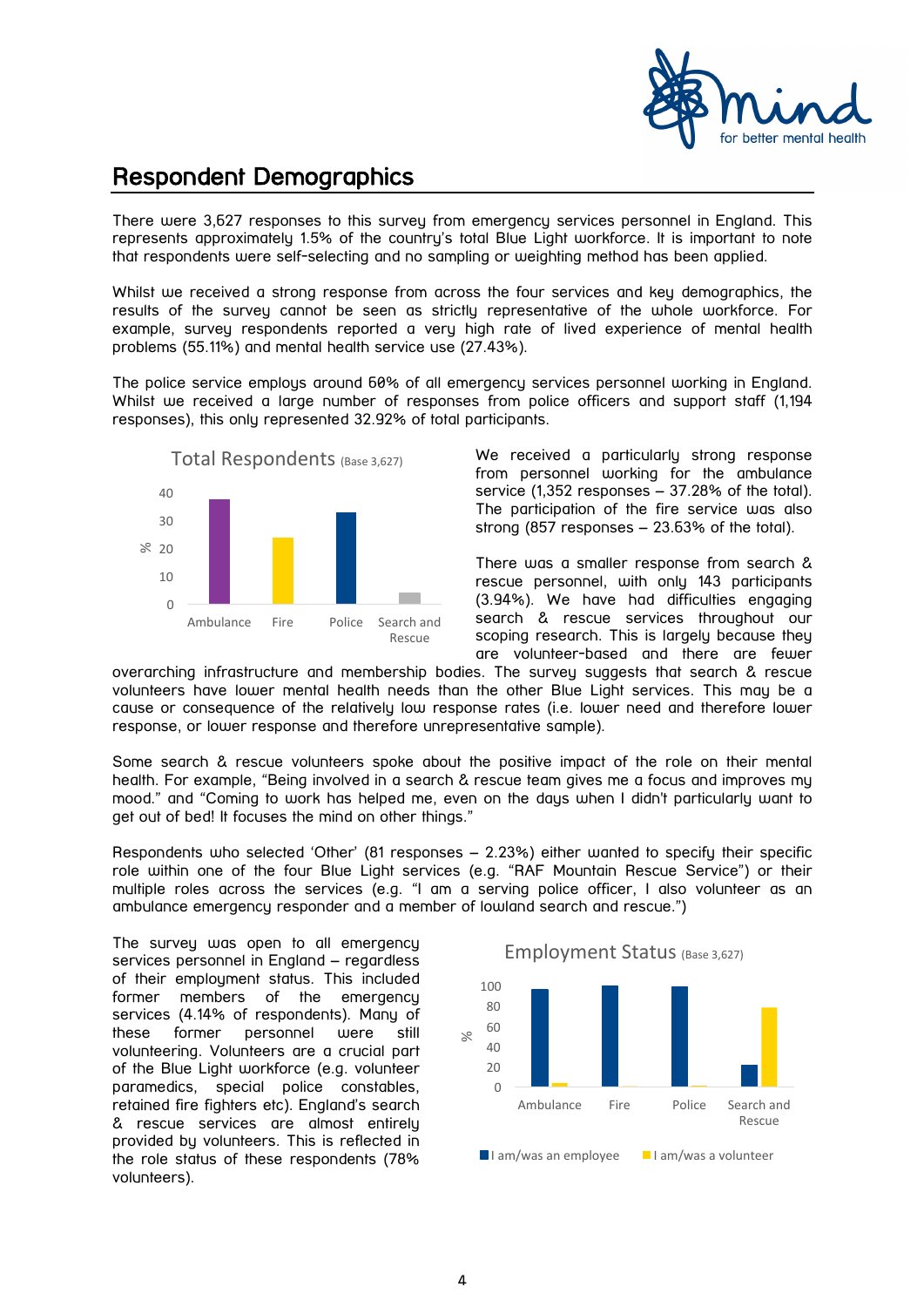

The majority of survey publicity was distributed through professional associations (e.g. ACPO), charities (e.g. Ambulance Services Charity), and Unions (e.g. UNISON). This meant that we did not have many responses from volunteers in the ambulance, police, and fire services. Despite the large role of volunteer retained fire fighters, we only received five responses from this group.



Survey respondents included a good mix of seniority and roles. The proportion of managers who responded from the ambulance and police service is broadly representative of the workforce composition. However, managers were disproportionately represented in responses from the fire service and search and rescue. Again, this reflects the types of organisations who helped us to distribute the survey (including a number of leadership organisations).

We also asked respondents about their frequency of contact with the public in order to assess the balance between operational, strategic, and support roles. On average, managers from all four services reported more frequent contact with the public than non-managerial staff. This suggests that these staff have more operational management responsibilities than senior strategic roles.



We have compared the responses of these managers to other staff and, where there is a significant disparity, this is highlighted in the survey analysis. For example, managers often operate as 'single crew' and lack the peer support of their colleagues – particularly important for debriefing after a traumatic incident. Managers in all four services were more critical of the effect of management pressure and targets on their mental health.

Ambulance personnel's level of public contact is particularly important for understanding their mental health triggers because they are more frequently exposed to traumatic incidents and the high volume of jobs gives them little time to rest or debrief with their colleagues.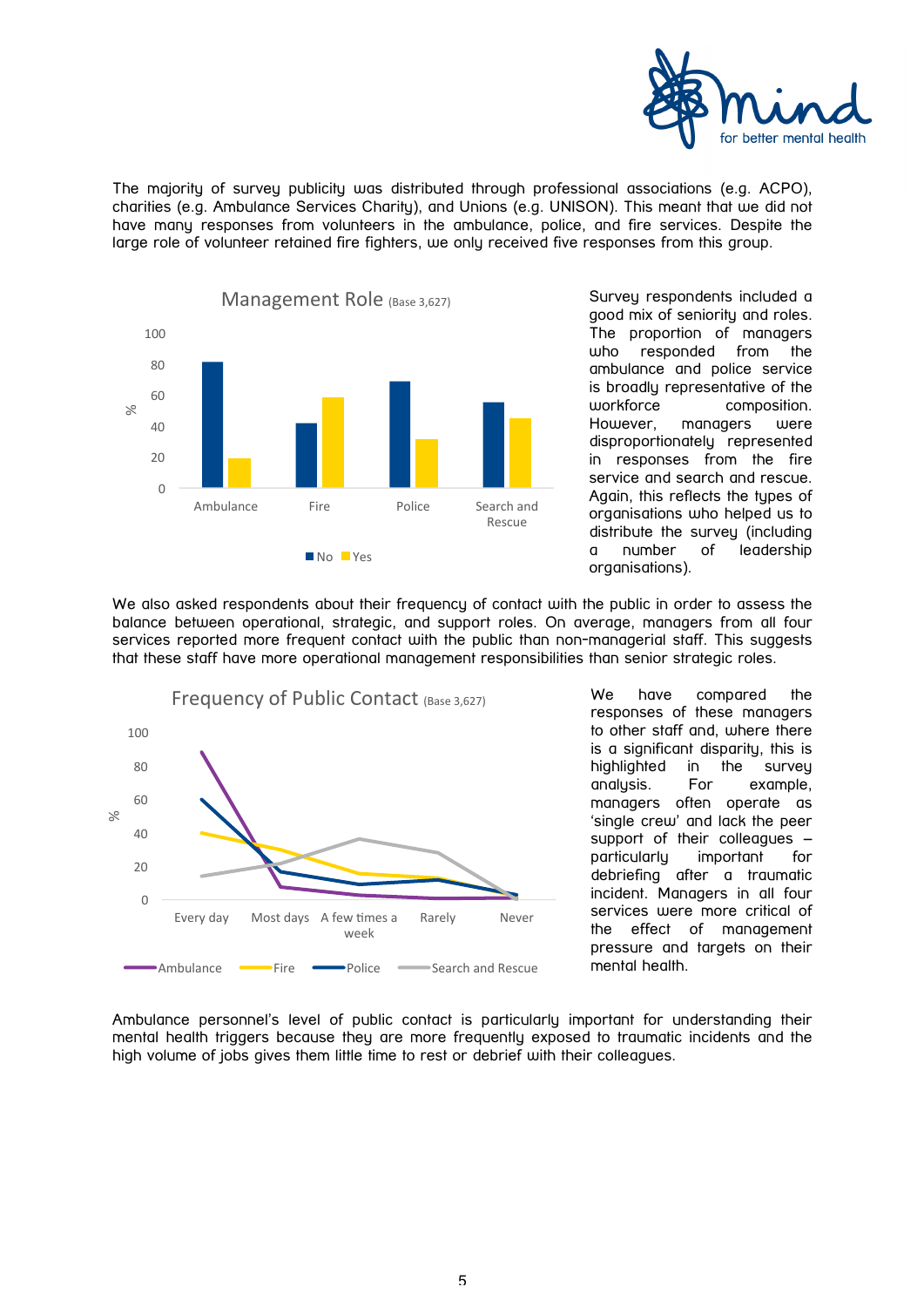![](_page_5_Picture_0.jpeg)

We received a mix of survey respondents from all regions of England. Respondents from the fire service were the most clustered, with the majority operating in the South East and the North West of England. Unsurprisingly, we had the highest concentrations of search & rescue responses from regions with large coastal and rural areas (e.g. South West and Yorkshire and the Humber).

![](_page_5_Figure_2.jpeg)

Whilst there are differences in the mental health needs of the four Blue Light services, there are also regional differences in the demand for and availability of mental health support within each service.

There are eleven different NHS ambulance organisations in England, in addition to over 200 private and volunteer providers. There are also 39 police forces in England and over fifty fire and rescue services. Despite the differences in operating contexts and support provision, there is striking consistency in survey responses across the regions. Where questions revealed significant differences between the regions, these are highlighted in the survey analysis.

The majority of survey respondents are male but the representation of women is higher than the composition of the Blue Light services. According to the Home Office, 27% of police officers are women (disproportionately in lower ranks). In this survey, 42.4% of respondents from the police service were women. This overrepresentation of women holds for the other service too – with the exception of search & rescue where there is no available data about the gender composition of the service to provide a benchmark.

![](_page_5_Figure_6.jpeg)

It is important to note that whilst gender data is presented here as a binary, fifteen respondents disclosed that their gender identity is not the same as they were assigned at birth.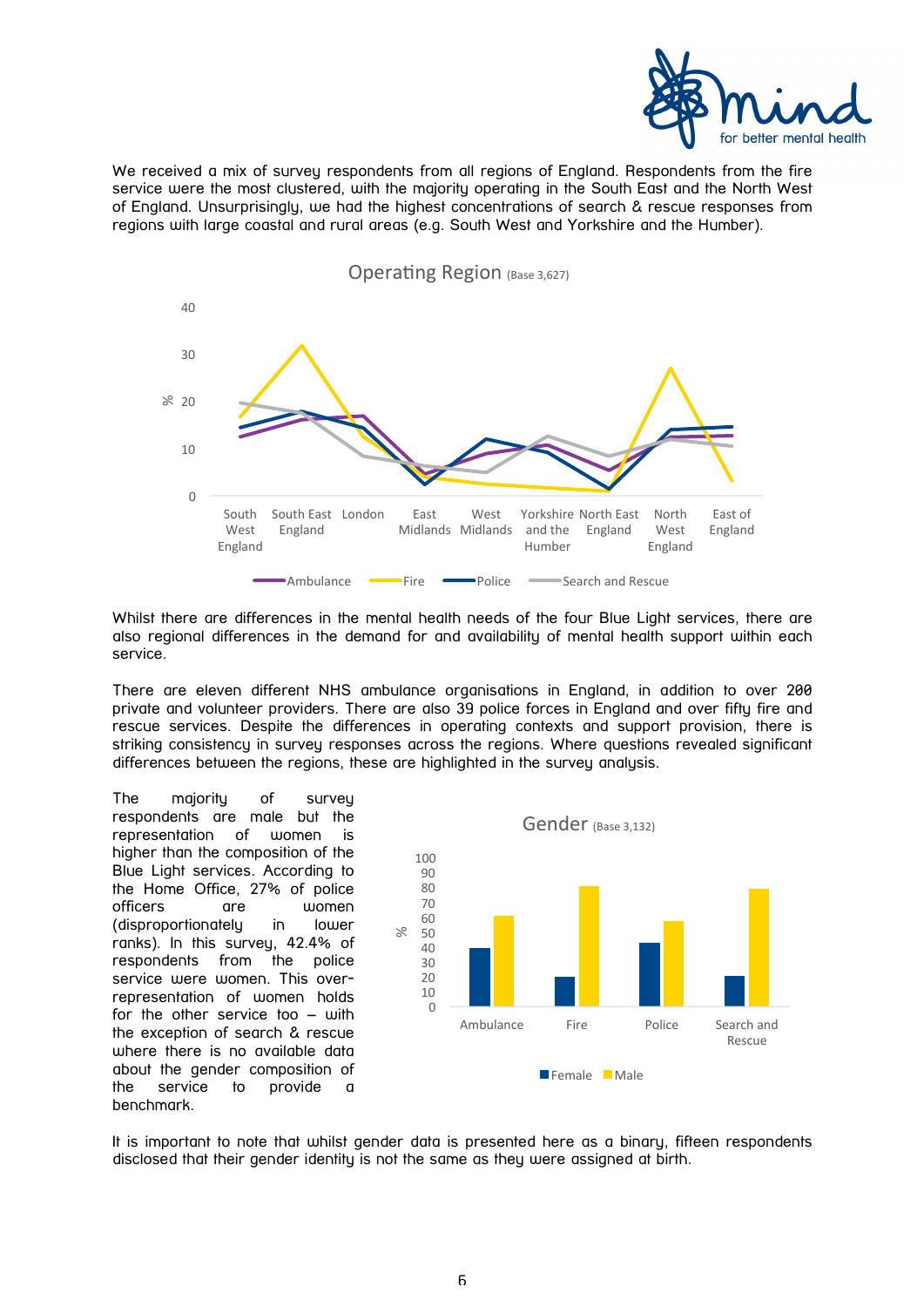![](_page_6_Picture_0.jpeg)

Survey respondents tended to be older than the demographic profile of their service. This is particularly true for the fire service, whose respondents were disproportionately aged 45-54. This reflects the over-representation of managers (with long service histories) from the fire service too.

![](_page_6_Figure_2.jpeg)

Emergency services personnel's long periods of service are important for two key reasons. Firstly, length of service increases the importance of their profession/vocation to their personal identity. This can create self-stigmatising notions about what a 'real' professional looks like and these are often explicitly defined against 'weakness'. For example, one respondent with a long service history said, "Ignore it [poor mental health] & crack on or go mad - comes with the territory". Secondly, the extended exposure to stress and trauma can have profound effects on mental health.

![](_page_6_Figure_4.jpeg)

Whilst the survey respondents were overwhelmingly white, this lack of diversity is a mirror of the emergency services nationally. In 2012, 5% of police officers were from a Black and Minority Ethnic community (BME). There are no national figures available for the other services. Less than 3% of our survey respondents were from a BME community and 100% of search & rescue participants were white. The number of BME responses is even lower among managers. We recognise that there is a higher prevalence of mental health issues amongst BME communities in the UK and there is no reason to believe that this is different for BME emergency services personnel. To fill this evidence gap, targeted research is recommended with BME personnel to understand their experiences and support needs.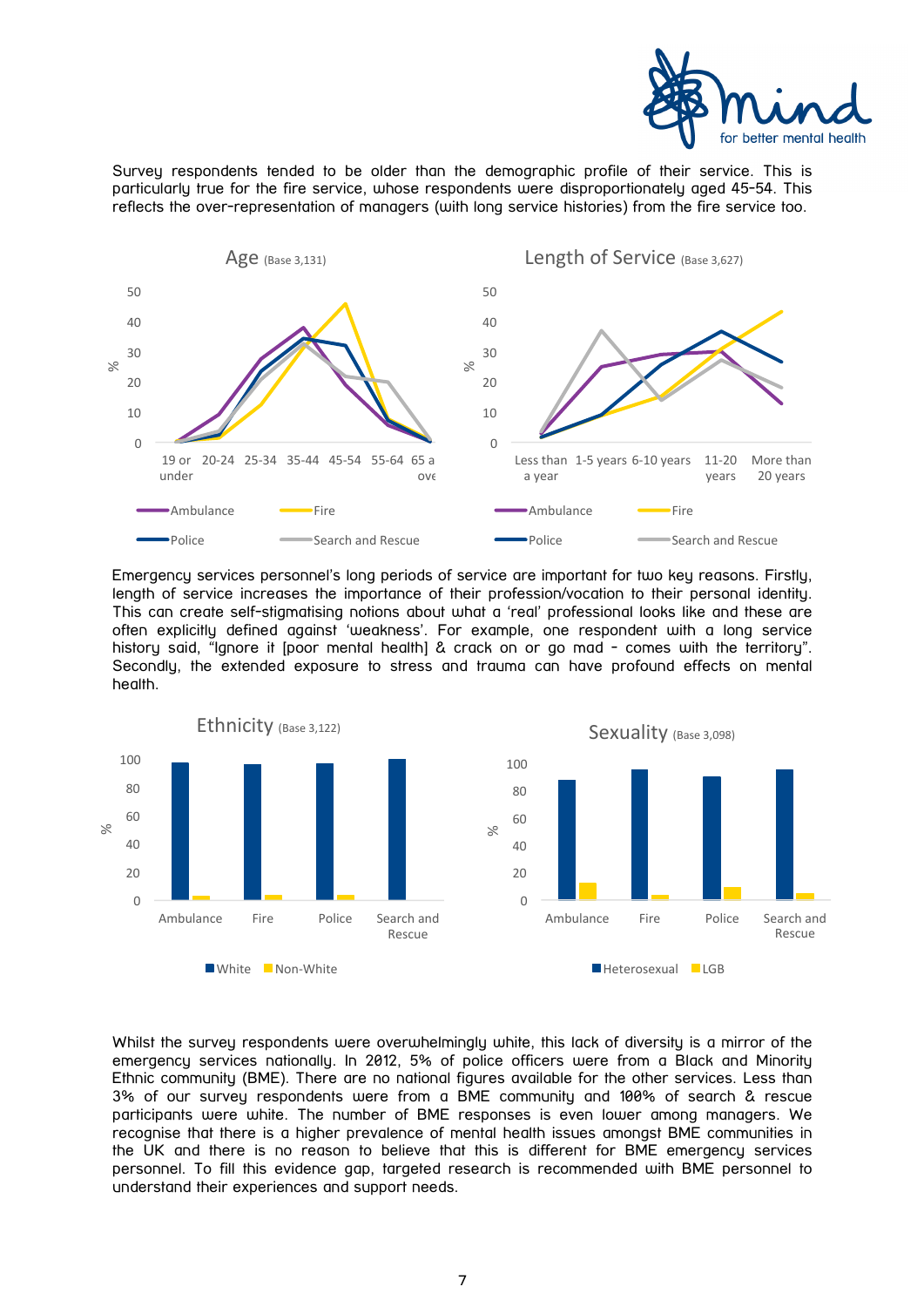![](_page_7_Picture_0.jpeg)

![](_page_7_Figure_1.jpeg)

We had a relatively high number of respondents from all services who disclosed a disability. There is limited national data about rates of disability within the emergency services and so it is difficult to judge whether these rates are typical.

The particularly high rate of disability within respondents from the police service (16.87%) can be partly attributed to the Disabled Police Association's promotion of the survey. We know from our previous research that there is higher prevalence of mental health problems among people with a disability. This may have implications for the representativeness of our sample.

This survey was promoted widely through professional associations, Unions, and on social media. However, no incentive was offered for participation and the research topic was explicitly described in all publicity material and at the beginning of the survey. Therefore, it is very likely that selfselecting respondents were more engaged with mental health issues than the general Blue Light workforce. In order to test the level of existing engagement, we asked all respondents if they had ever heard of Mind. Surprisingly, only 82% of respondents said that they had. This is similar to our prompted recognition rate with the general public (monitored quarterly for the last four years). The recognition rate amongst search & rescue personnel was much lower, at 62%.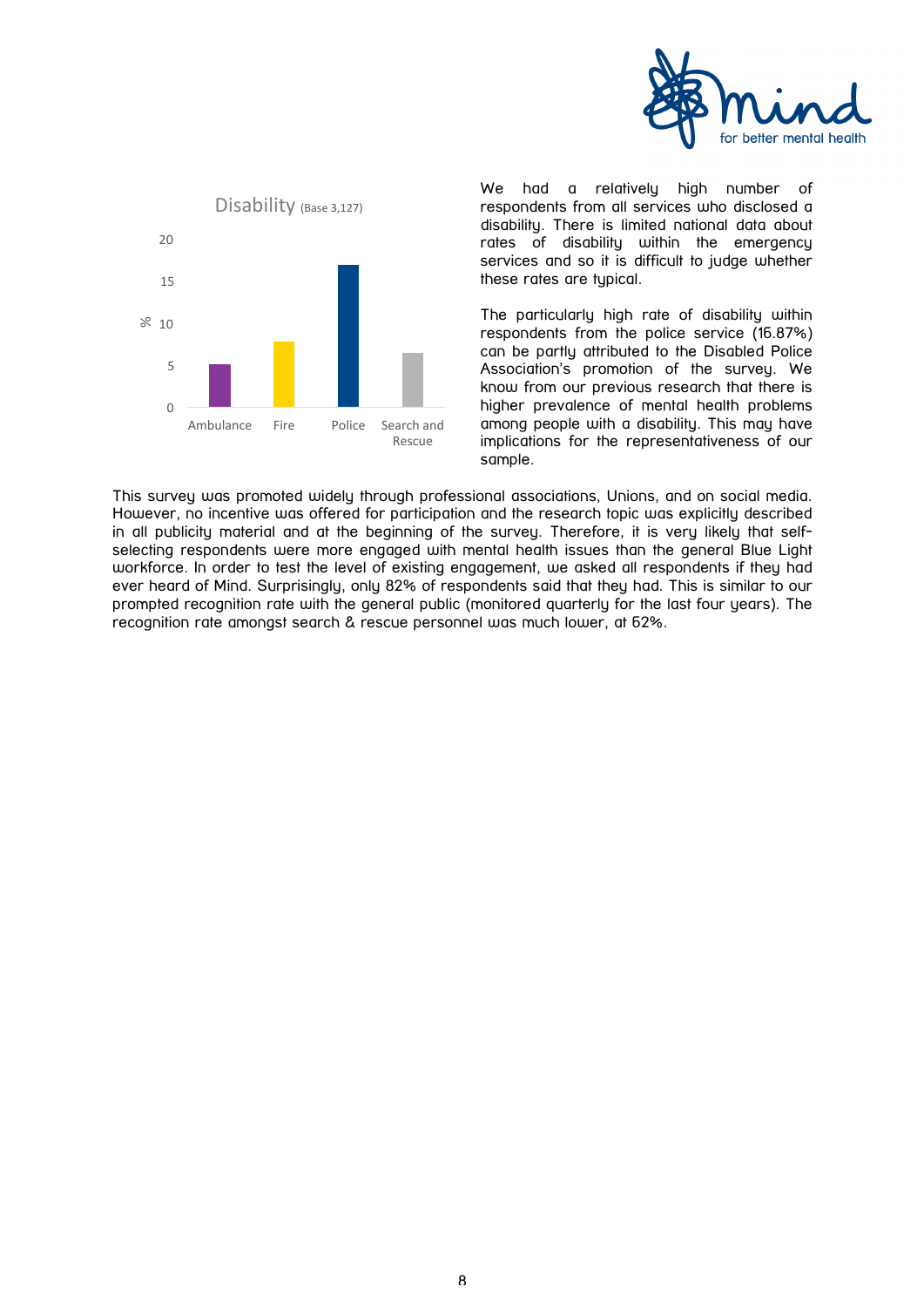![](_page_8_Picture_0.jpeg)

# Mental Health at Work

As part of the Blue Light Programme, Mind will provide tailored workplace training materials to support both employers and employees to manage mental health at work. This will include content that is applicable to all staff, which can be accessed in a webinar format. We will also deliver a programme of bespoke face-to-face training for managers/ shift leaders.

To ensure that this activity is most relevant and effective, we want to understand current experiences of mental health in the workforce. In order to provide comparability with a general population benchmark, we used question wording that is consistent with CIPD's 'Focus on Mental Health in the Workplace' survey. The CIPD survey was carried out in partnership with YouGov in 2011, surveying a sample of 2,000 working age adults across the UK. It asked a range of questions about mental health in the workplace and its findings are used as a general population benchmark for the comparable questions.

Importantly, the YouGov survey included an equal sample of men and women. On average, male respondents gave more positive answers about their mental health. Given the higher representation of men in our sample, the differences between Blue Light respondents to our survey and the general population may be even higher than the CIPD benchmark suggests.

![](_page_8_Figure_5.jpeg)

Lived Experience of Mental Health Problems (Base 3,098)

On average, survey respondents reported a very high rate of lived experience (55.11%) and mental health service use (27.43%). However, search & rescue personnel reported the lowest level of lived experience  $(34.27%)$  – only slightly higher than the general population average. This response pattern that is a similar to all other questions in this survey. Search & rescue personnel's exposure to mental health problems (e.g. through family and friends) is broadly consistent with the other services but their level of personal need is lower.

The reported mental health service usage among ambulance (24.56%), fire (29.17%), and police personnel (30.82%) is well above the level of the general population. This reflects a greater level of need amongst emergency services personnel, but it also represents the self-selecting sample of this survey.

Our question about lived experience was not time limited and responses could have included historical service use. We also included a question about current mental health and the results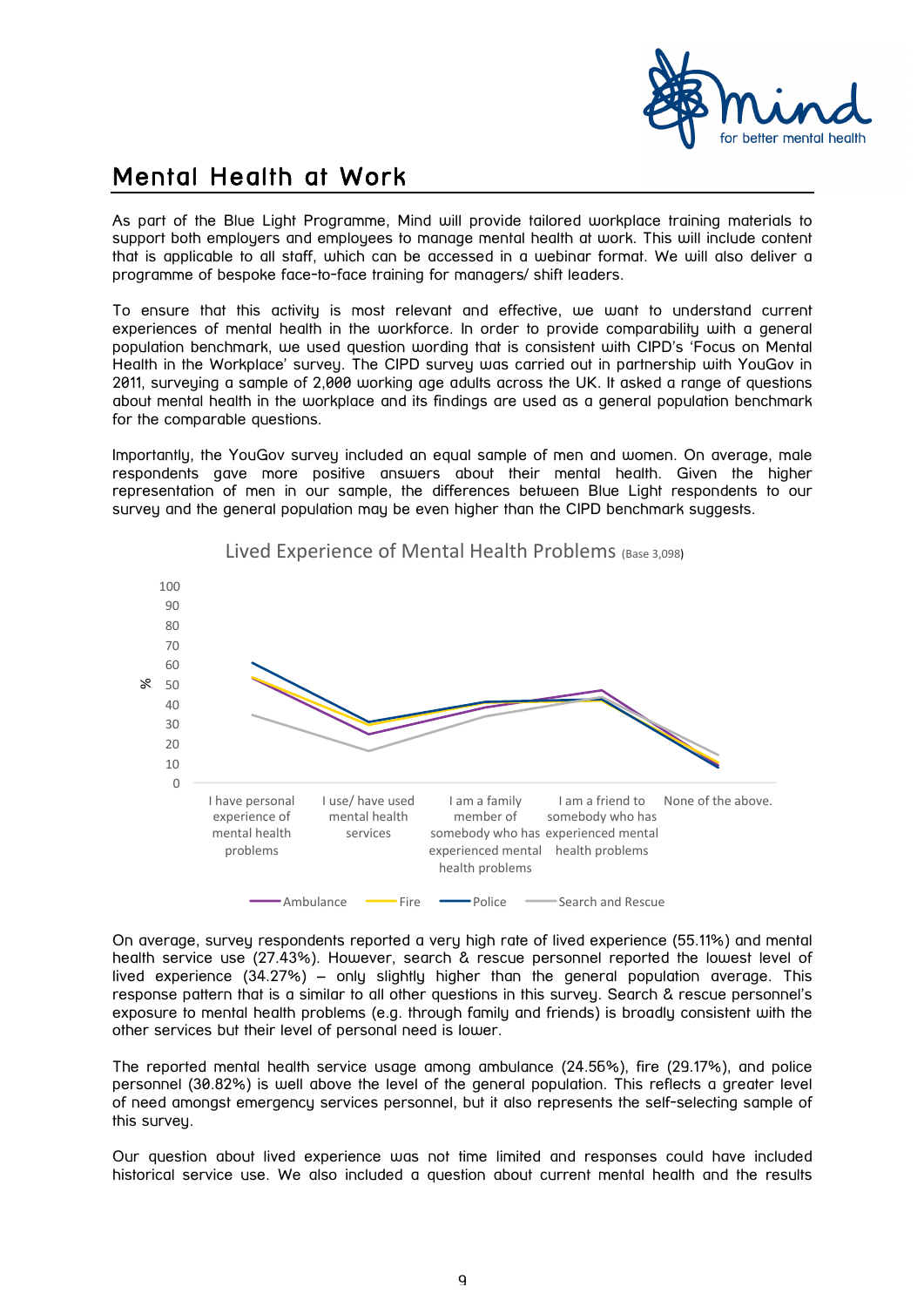![](_page_9_Picture_0.jpeg)

were much more negative than the general population benchmark. In the CIPD survey of 2,000 working age adults (plotted in red below), only 4% of respondents rated their current mental health as 'poor' or 'very poor'. Respondents from the search & rescue service gave very similar responses to this benchmark (plotted in grey below). They gave slightly more 'poor' responses and slightly fewer 'very good responses'. However, given the size of the sample, these differences are not statistically significant.

![](_page_9_Figure_2.jpeg)

In stark contrast, the reported mental health of ambulance, fire, and police personnel was much worse than the general population. Between 12.77% and 15.14% of these respondents rated their current mental health as 'poor' or 'very poor'. Whilst 33% of CIPD respondents rated their current mental health as 'very good', this was as low as 12.05% for ambulance respondents.

As with the CIPD survey, Blue Light respondents who said that their current mental health is 'moderate', 'poor', or 'very poor' were asked to identify the cause. Only 15% of CIPD respondents said the primary cause was problems at work. This rose to 40.71% amongst the ambulance service and 37.78% amongst the police. However, it is important not to consider emergency services personnel in a professional bubble – around 50% of all Blue Light respondents said that their mental health was affected by a combination of problems at work and in their personal life.

![](_page_9_Figure_5.jpeg)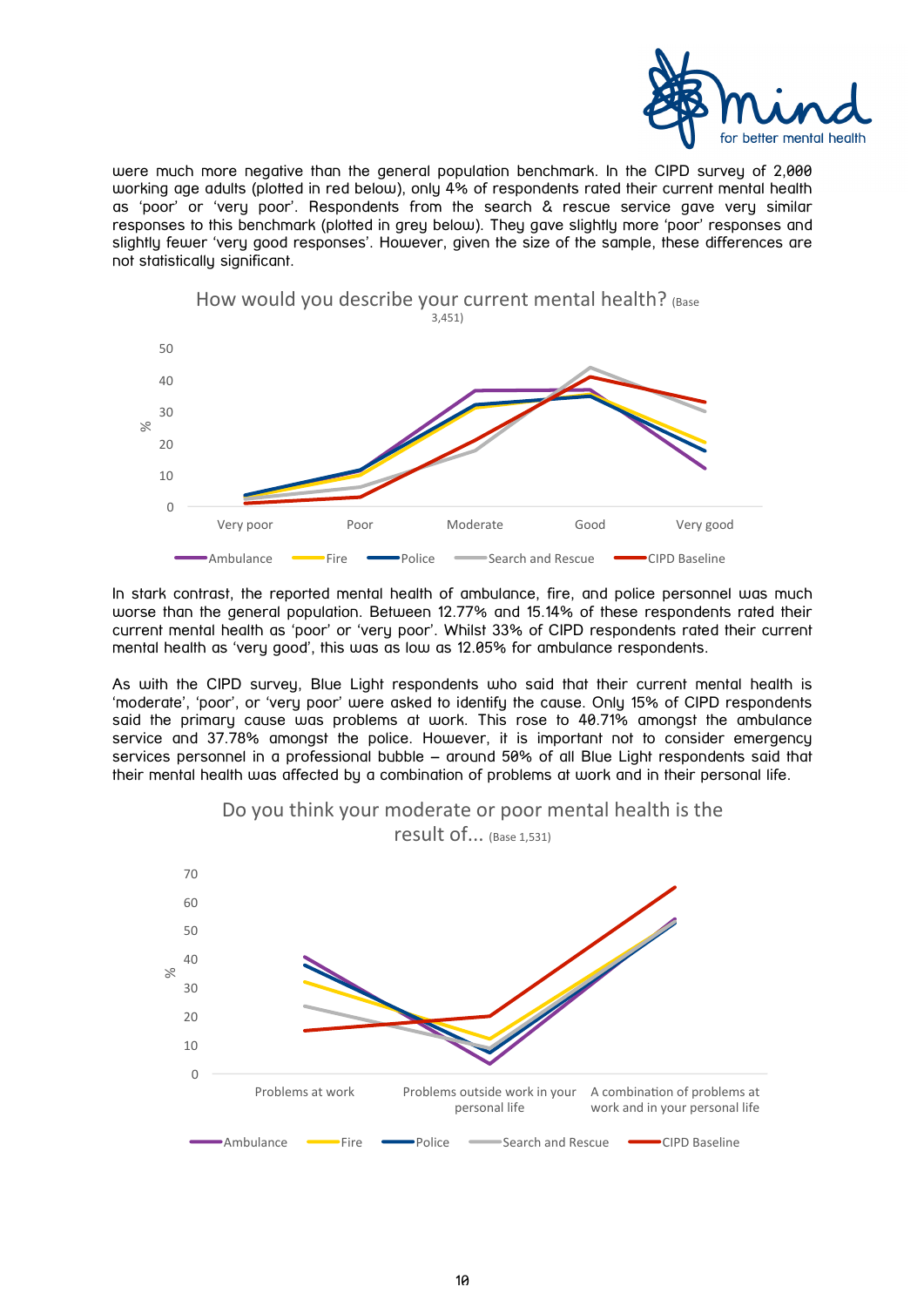![](_page_10_Picture_0.jpeg)

We wanted to understand the broader picture of stress, low mood, and poor mental health in the workplace. Whilst ambulance, fire, and police responses were consistent, the responses from search & rescue personnel were very different. They identified much lower levels of stress and poor mental health in their role.

![](_page_10_Figure_2.jpeg)

Most of the same workplace risk factors apply to all Blue Light Services (e.g. long hours, unpredictable shifts, high intensity workload, exposure to traumatic incidents, etc). The more positive results for search & rescue could be attributed to the less frequent workload of a volunteer role (with a lower call out rate than other emergency service volunteers).

A standard measure of a healthy workplace is sickness absence. As with the CIPD survey, we asked Blue Light respondents if they had ever taken time off work as a result of stress, low mood, or poor mental health. Given the much higher rates of declared mental health problems amongst our sample, we expected a high rate of sickness absence. However, we were very surprised by the results.

In the CIPD survey, 57% of respondents said that they had taken time off work due to stress, low mood, or poor mental health. However, the majority of emergency services personnel, across all four services, said that they had never done so. 45.12% of ambulance, 44.38% of police, 34.89% of fire, and only 12.18% of search & rescue personnel said that they had taken time off for these reasons.

![](_page_10_Figure_6.jpeg)

The low absence rate is in contrast to the 87.57% of respondents who declared that they had experienced stress, low mood, and poor mental health whilst working for Blue Light organisations. This suggests that there are some significant limitations on sickness absence as an indicator for measuring mental health in the Blue Light services. This is a very useful lesson for the subsequent evaluation of the Blue Light Programme.

We also asked respondents to identify the aspects of their role that had the biggest impact on their mental health. Given the frequent exposure to trauma and significant physical risks of many roles within the Blue Light services, we expected to see these as the largest triggers of poor mental health. We were surprised by the respondents' different priorities and the contrasting answers between the four services.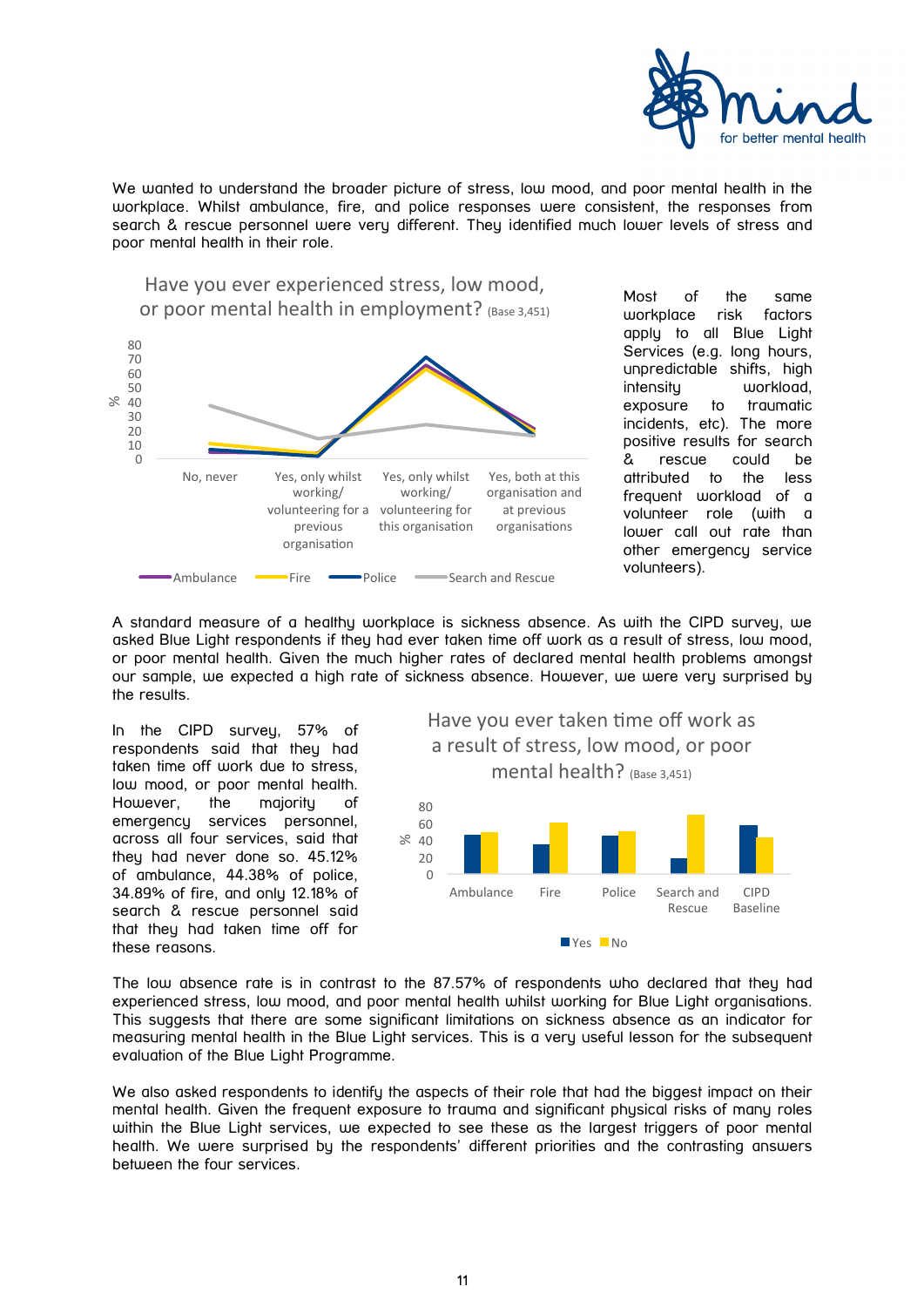![](_page_11_Picture_0.jpeg)

![](_page_11_Figure_1.jpeg)

As with the rest of the survey, search & rescue personnel gave much more positive results than the other services. Some triggers, such as changing shift patterns, have less relevance for a reactive and volunteer service. These were attributed very low importance as a consequence.

Ambulance personnel gave the most strongly negative results. Whilst they assigned high importance to experience of trauma, they rated organisational factors even more strongly. Excessive workload, pressure from management, long hours, and changing shift patterns were identified as triggers more often than trauma. These systemic organisational factors were also frequently cited as triggers in respondents' free text comments. For example, "Less people to do more work. Potential privatisation. Badly treated by management." and "Animosity between control & ambulance crews, never finishing on time, a 14hr day is not unusual."

Organisational upheaval was the most commonly cited trigger for police respondents. Free text comments about cuts and job insecurity were very common. For example, "Uncertainty of government cuts and whether I am going to continue doing the job I have always wanted to do." There were also concerns expressed about the wider organisational culture. For example, "Organisational culture is one of discipline and grievance rather than health and well being."

Given the industrial action being taken within the fire service at the time of this survey, it is unsurprising that organisational upheaval was the most commonly cited trigger of poor mental health among fire service respondents. Pressure from management was also rated very highly. Managers from the fire service were disproportionately represented in survey respondents and they cited management pressure more often than non-managerial staff within their service. Interestingly, physical health was least often cited as a trigger, despite the significant physical risks taken by the fire service personnel.

Experience of traumatic events was the only trigger given significant weighting by search & rescue personnel. This suggests that, whilst they are exposed to trauma less often, it can have a significant effect on their mental health. Experience of trauma was cited a similar number of time by respondents from the fire service and police. However, this was relatively low when compared with other triggers.

![](_page_11_Figure_7.jpeg)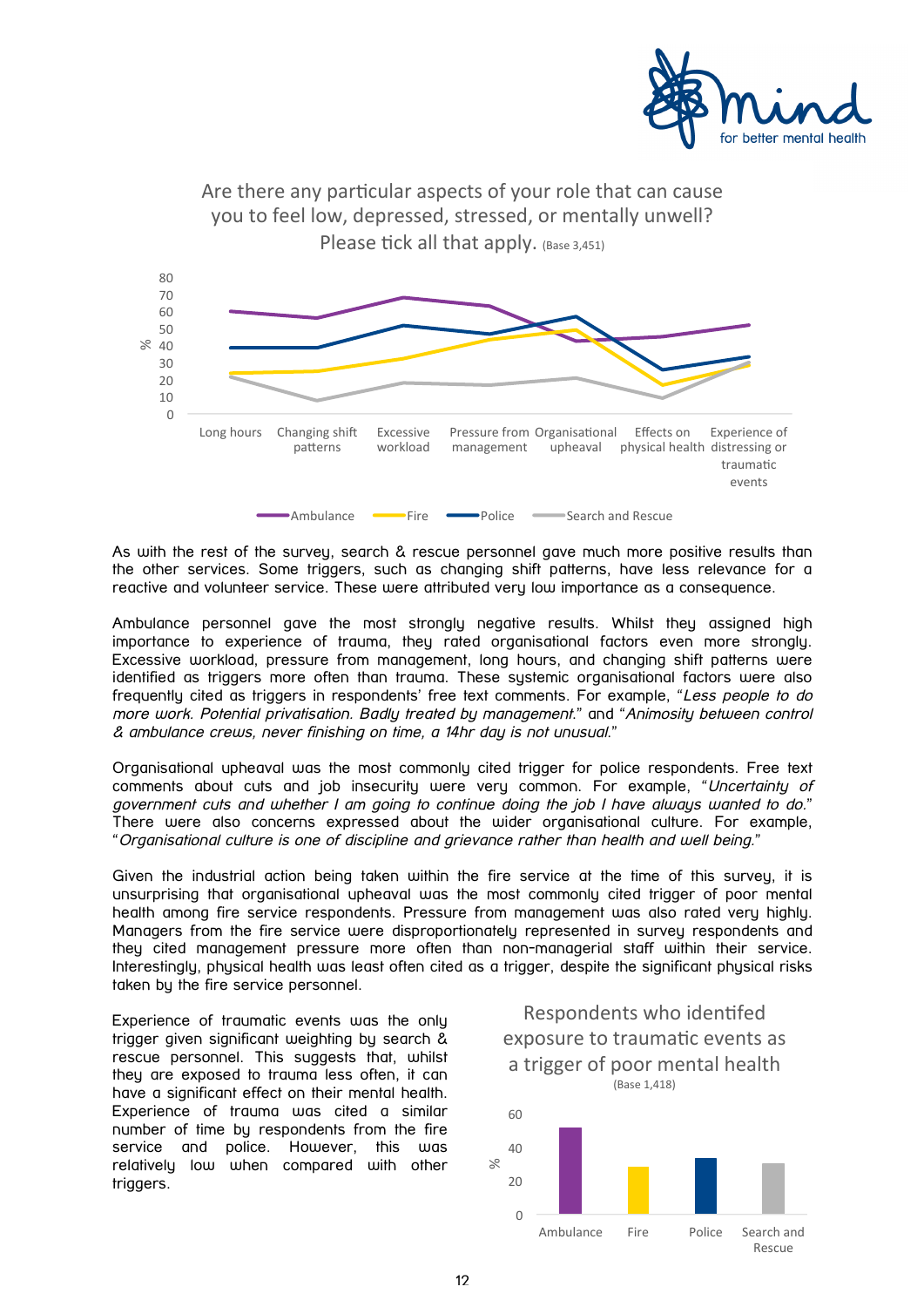![](_page_12_Picture_0.jpeg)

Respondents from the ambulance service are most frequently exposed to traumatic incidents and cited trauma as a trigger more than other services. This was even more commonly cited by managers. The issue of being single crewed was often described as an additional hardship. For example, "Working alone for long periods of time. Not getting urgent back up when dealing with very unwell<br>patients" and "Working and "Working alone; left out of the team."

![](_page_12_Figure_2.jpeg)

We are interested in the effect of the workplace on employee mental health but also the effect of poor mental health on employee performance. This is a critical consideration for the Blue Light services because of the very high demand and the potential severe consequences if a mistake is made. However, emergency services personnel reported that their performance was less affected by mental health problems than the CIPD survey of the general working age population. However, respondents also told us that whilst they could maintain standards at work, this often had severe personal consequences.

![](_page_12_Figure_4.jpeg)

![](_page_12_Figure_5.jpeg)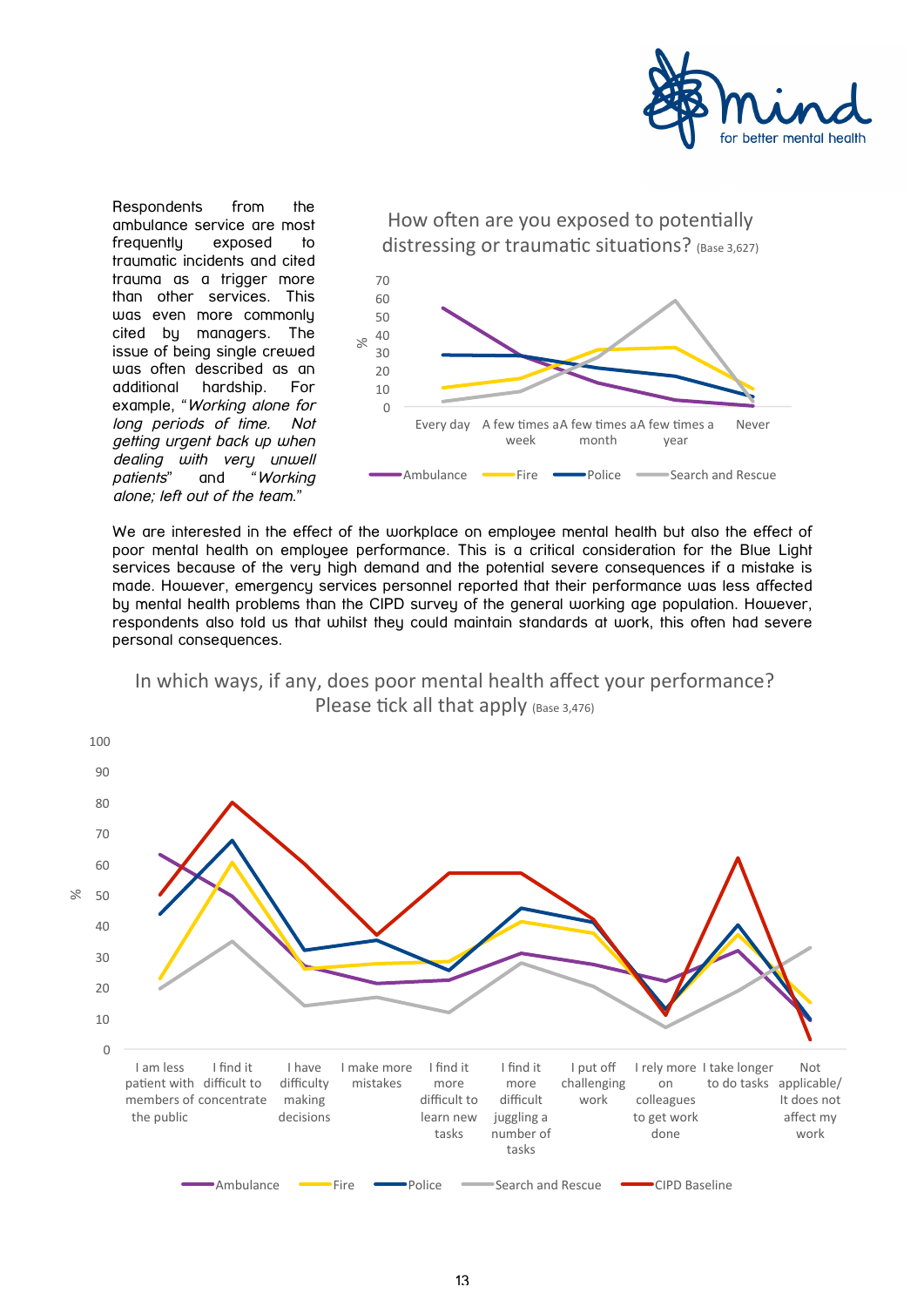![](_page_13_Picture_0.jpeg)

## The cost of 'professionalism'

A regular theme from across the four Blue Light services was the personal cost of 'remaining professional' whilst experiencing mental health problems. Typical comments include:

- "I was still able to perform, but only because I made myself, I often used to find a place alone between tasks and simply burst into tears, before picking myself up and going again!"
- "I try to remain "professional" but that means my daughter and my private life suffer for it. Can't win!"
- "It doesn't affect my working with patients, but it does have effect on my relationship with control, due to them having to meet strict targets they will regularly send us from one bad job to another without a thought of our welfare."
- "The aftermath tends to affect my personal health and life, I am able to maintain a professional façade"
- "I've become an expert at hiding my anxiety whilst at work."
- "You just save it up for when you get home"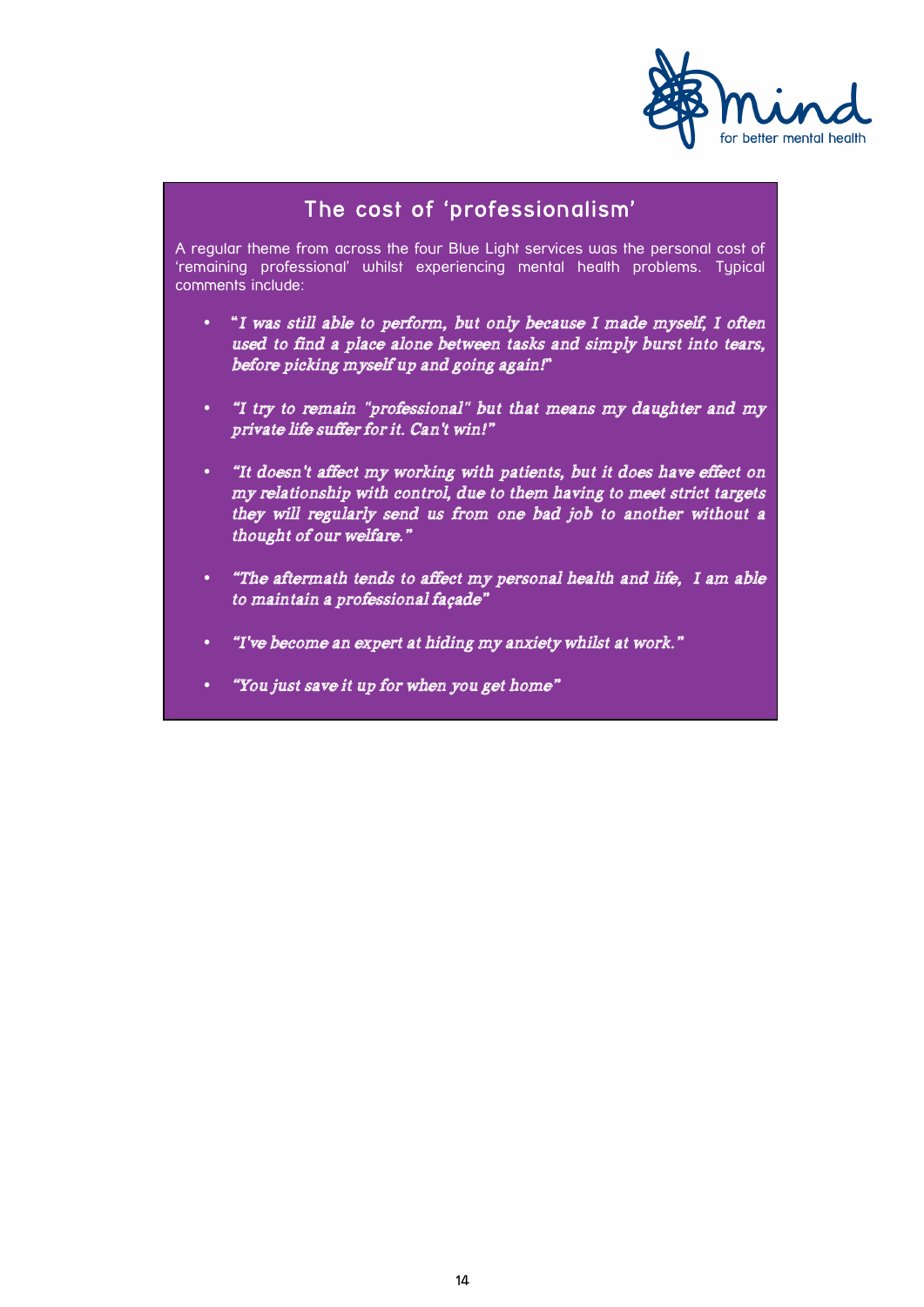![](_page_14_Picture_0.jpeg)

# Stigma

Tackling stigma and discrimination is a key area for addressing the mental health needs of emergency services personnel. We know from our research for the Time to Change campaign that the workplace is the second most common area (after family and friends) where mental health stigma is encountered. Particularly for emergency services personnel, concern about fitness to work can prevent people seeking support for a mental health problem. Emergency services personnel's disproportionate interaction with people in mental health crisis could also impact on their perception of the issue. It can lead to misconceptions, stigma, and self-stigma that can stop people reaching out for help.

We also recognise that emergency services personnel do not live in a professional vacuum. Outside of their roles, these personnel are members of families, friendship groups, sports teams, religious organisations etc. Time to Change research shows that stigma is most often experienced from family and friends. Therefore, we are also interested in the home and social support networks of emergency services personnel.

Using the CIPD survey (2011) of the general working age population as a benchmark, we asked emergency services personnel whether their organisation encourages staff to talk openly about mental health.

![](_page_14_Figure_5.jpeg)

In your opinion, does your organisation encourage staff to talk openly about mental health? (Base 3.168)

Search & rescue performed much better than the CIPD baseline. Respondents were very positive about their organisation's work to encourage open conversations and this requires more scoping research to understand how they have been so successful. This may provide learning to inform the development of the anti-stigma and workplace wellbeing programme strands.

On average, respondents from the fire service were ambivalent towards their organisations' work on mental health stigma. However, the ambulance and police services provided far more negative responses. 80.45% of ambulance and 75.07% of police personnel gave negative responses about their organisation's efforts. This was almost twice as negative as the CIPD baseline and suggests that it will take significant work to establish the credibility of the organisational Time to Change pledges.

Our survey went beyond the original CIPD research design to explore other indications of mental health stigma. We found that respondents from the ambulance service felt very negatively about talking to managers about mental health but were more positive about talking with colleagues.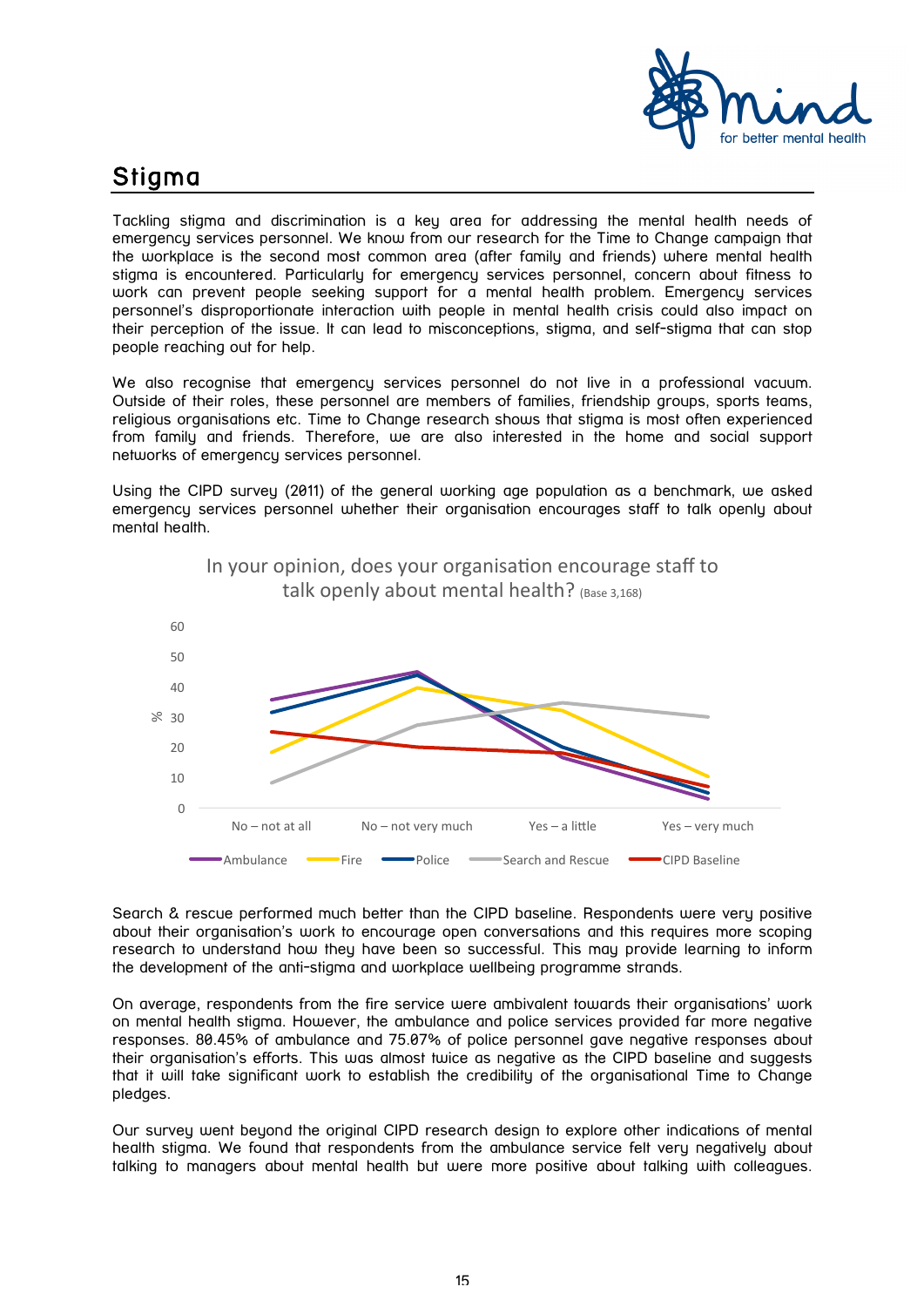![](_page_15_Picture_0.jpeg)

However, respondents from the police service gave equally negatives responses about their ability to discuss mental health with managers and colleagues.

![](_page_15_Figure_2.jpeg)

Respondents from the fire service were more positive than those from the police and ambulance service who felt very uncomfortable talking to managers about mental health. Consistent with their positive responses to other questions, personnel from search & rescue were positive in their responses.

![](_page_15_Figure_4.jpeg)

Despite their different opinions on ability to talk openly with colleagues and managers, respondents from all services were united in their view that it was much easier to talk about physical health than mental health at work.

Given that many emergency services personnel have physically demanding roles, it is unsurprising that physical health is a standard topic of conversation. Many respondents, particularly from the police and fire services, identified regular exercise as an important coping mechanism for managing their mental health problems.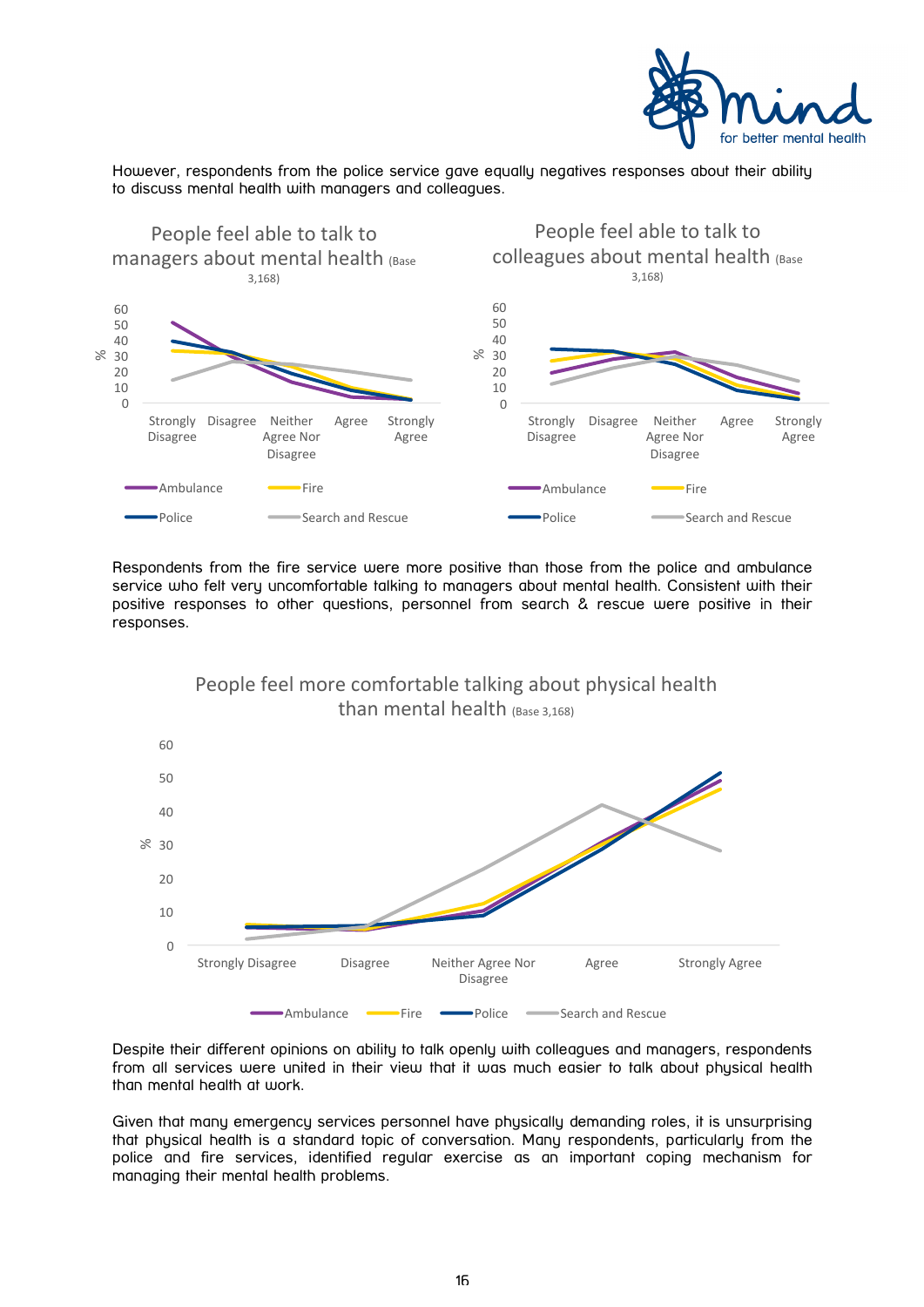![](_page_16_Picture_0.jpeg)

![](_page_16_Figure_1.jpeg)

We also asked an explicit question about stigma in their workplace. Respondents from the police and ambulance services gave very similar answers. Over half of participants from the police service believed that someone experiencing a mental health problem would encounter stigma if this was disclosed (52.01%). This figure was 44.64% for ambulance personnel. In contrast, only 22.73% of search & rescue personnel believed that stigma would be experienced.

Some respondents said that whilst their colleagues would try to be supportive, their lack of knowledge or experience could cause issues. For example, "I generally don't tell people because there is not much anyone can do about OCD. Most people don't really understand it and make really unhelpful comments and remarks such as 'just try not to check' or 'just stop doing it'. This compounds the problem."

We suspected that personnel with personal experience of mental health problems might have a different view about stigma in their service. However, we found no statistically significant difference in perception between those with and without personal experience.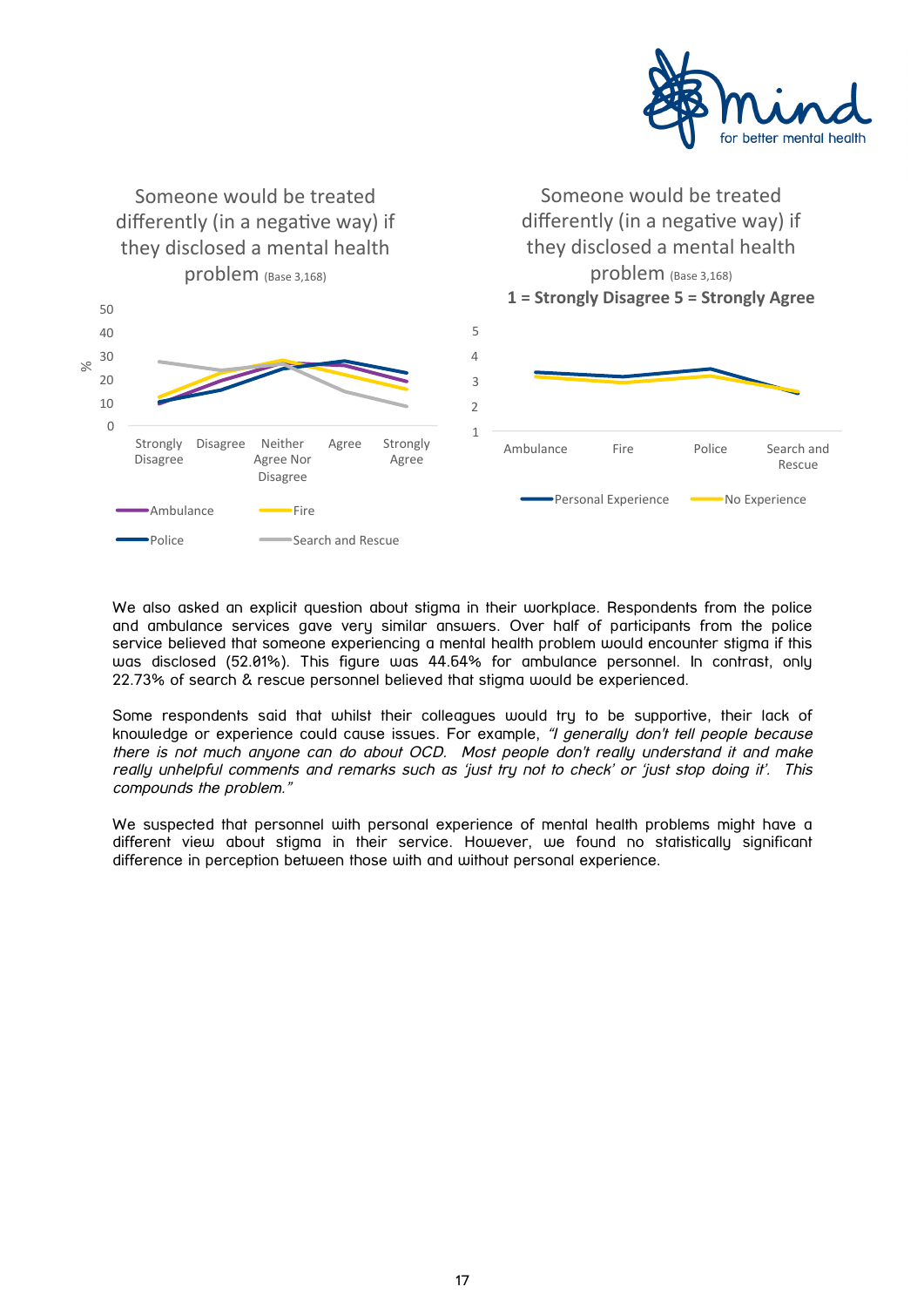![](_page_17_Picture_0.jpeg)

# Sources of Support

We are interested in the current coping strategies used by emergency services personnel. This will help to inform the design of the programme's resilience intervention and information materials. Talking to friends and family was the most popular coping mechanism for all services. Isolation was also a worryingly common response. Interestingly, respondents from the police service were more likely to seek medical help than other respondents.

The rate of drink and drug use is under-represented because many respondents used the free text box to specify that they drink heavily but do not use illegal drugs. Including these free text responses, drink and drug use would be a more popular coping mechanism than talking to someone at work. This finding is consistent with another organisation's large survey of emergency services personnel (unpublished).

![](_page_17_Figure_4.jpeg)

stressed, or mentally unwell? Please tick all that apply. (Base 3,451)

What do you do to cope when you're feeeling low, depressed.

Respondents also provided free text descriptions of their coping methods. Peer support, exercise, drinking, and over work were frequent themes. The following are typical comments:

- "We self counciled each other. If we had a bad job we could go back to depot. Have a cup of tea reflect. Use black humor and move on. We are pressured bullied to go straight on to another job now, even if we have run out of a specific bit equipment"
- "It is now becoming harder to talk to anyone at work due to workload and rota changes."
- "Exercise helps sort my head out"
- "I did turn to drink but it almost cost me my job and family so I do not do anything, I could not go to any social functions just incase I had a drink so that had a knock on affect"
- "Stay busy to the point of exhaustion"
- "Work as much overtime as I can get. Keep as busy as possible so as not to allow time for my mind to wander and remember things. (Keep pandoras box shut)"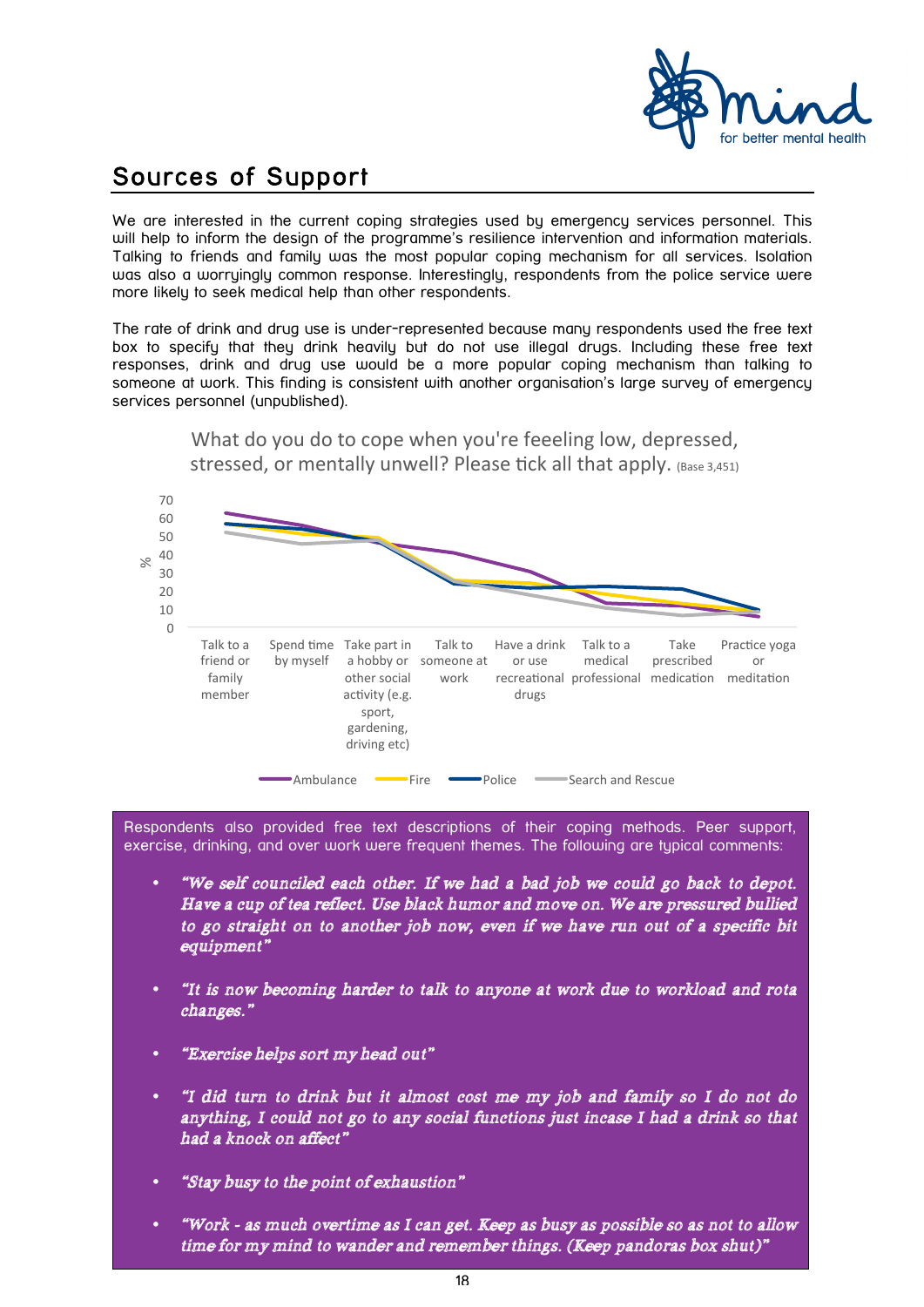![](_page_18_Picture_0.jpeg)

There is quite a low awareness rate of mental health support amongst emergency services personnel. Counter-intuitively, volunteers in the search & rescue service had higher awareness of their organisation's support.

The fire service also had a higher awareness of organisational support than other services. This might reflect the overrepresentation of managers amongst respondents. Non-managerial respondents from the fire service had similar levels of awareness to their police and ambulance colleagues.

![](_page_18_Figure_3.jpeg)

When asked to specify the support available from their organisation, respondents cited three main options: employee assistance programmes (usually provided by telephone), counselling, and TRiM (Trauma Risk Management Protocol).

![](_page_18_Figure_5.jpeg)

### In your opinion, how well does your organisation support employees who experience mental health problems? (Base 3,168)

In the 2011 CIPD survey of working age adults, only 21% of respondents were negative about the quality of their organisation's mental health support. Direct comparison with this baseline is limited because the CIPD included a 'Don't Know' option (almost 50% of responses). However, the strength of responses from emergency services personnel is revealing.

79.15% of ambulance personnel gave a negative rating of their organisation's support. This was echoed by 67.57% from the police service and 48.29% from the fire service. Respondents from the search & rescue service, as with all other questions, more positive. 62.73% of search & rescue respondents gave a positive rating of their organisation's support.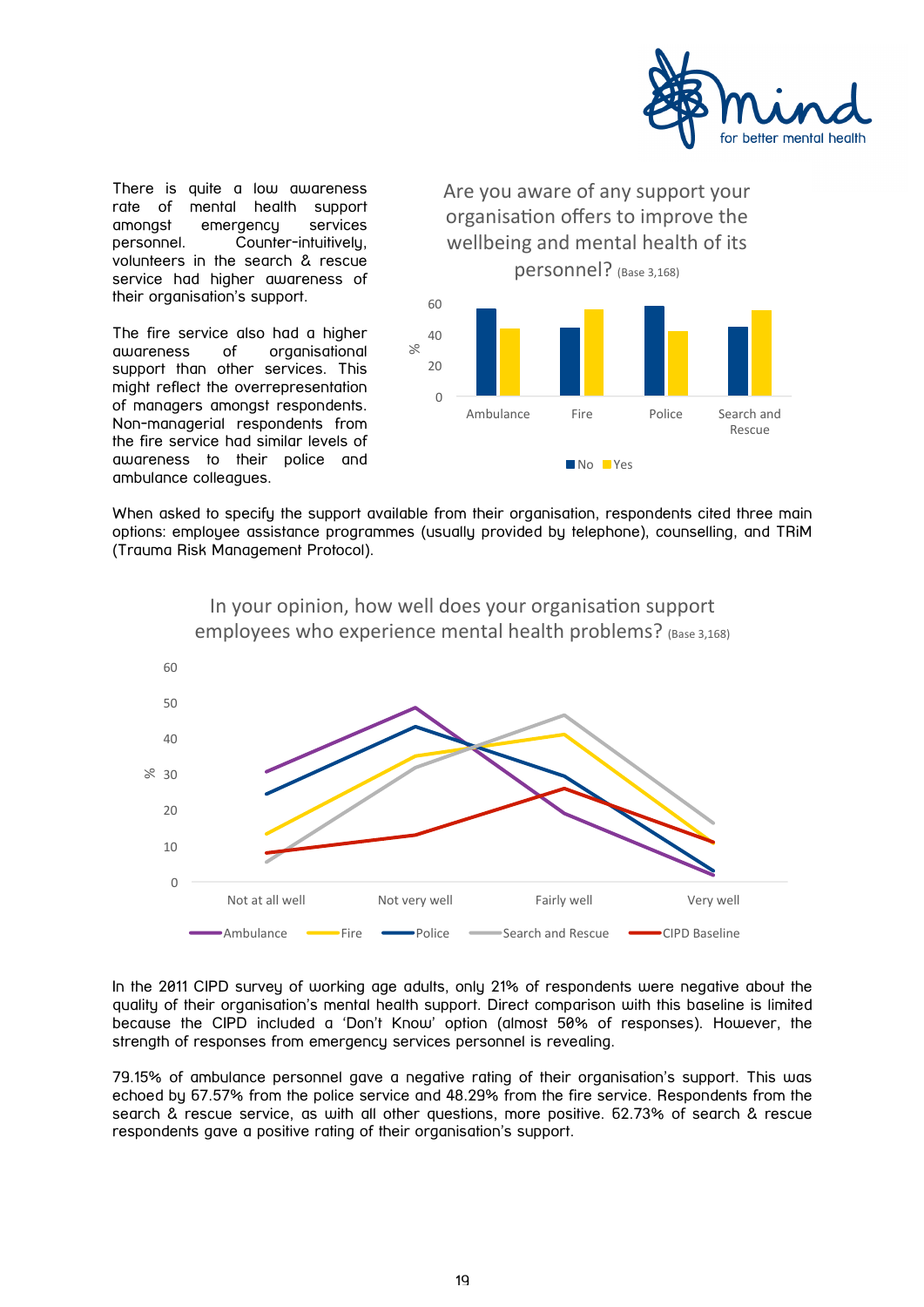![](_page_19_Picture_0.jpeg)

![](_page_19_Figure_1.jpeg)

We are aware of large differences in support provision across and within Blue Light services. To test the impact of this varied provision, we analysed respondent ratings of the quality of organisational support by region. The pattern of responses was very consistent across the regions (particularly because the sample of – more positive - search & rescue personnel was small). The only regions with more than 50% positive ratings were the South East and South West. However, the cross-regional differences are not large and there are many variables that could affect this. Further scoping research is required to validate our findings and understand their drivers.

![](_page_19_Figure_3.jpeg)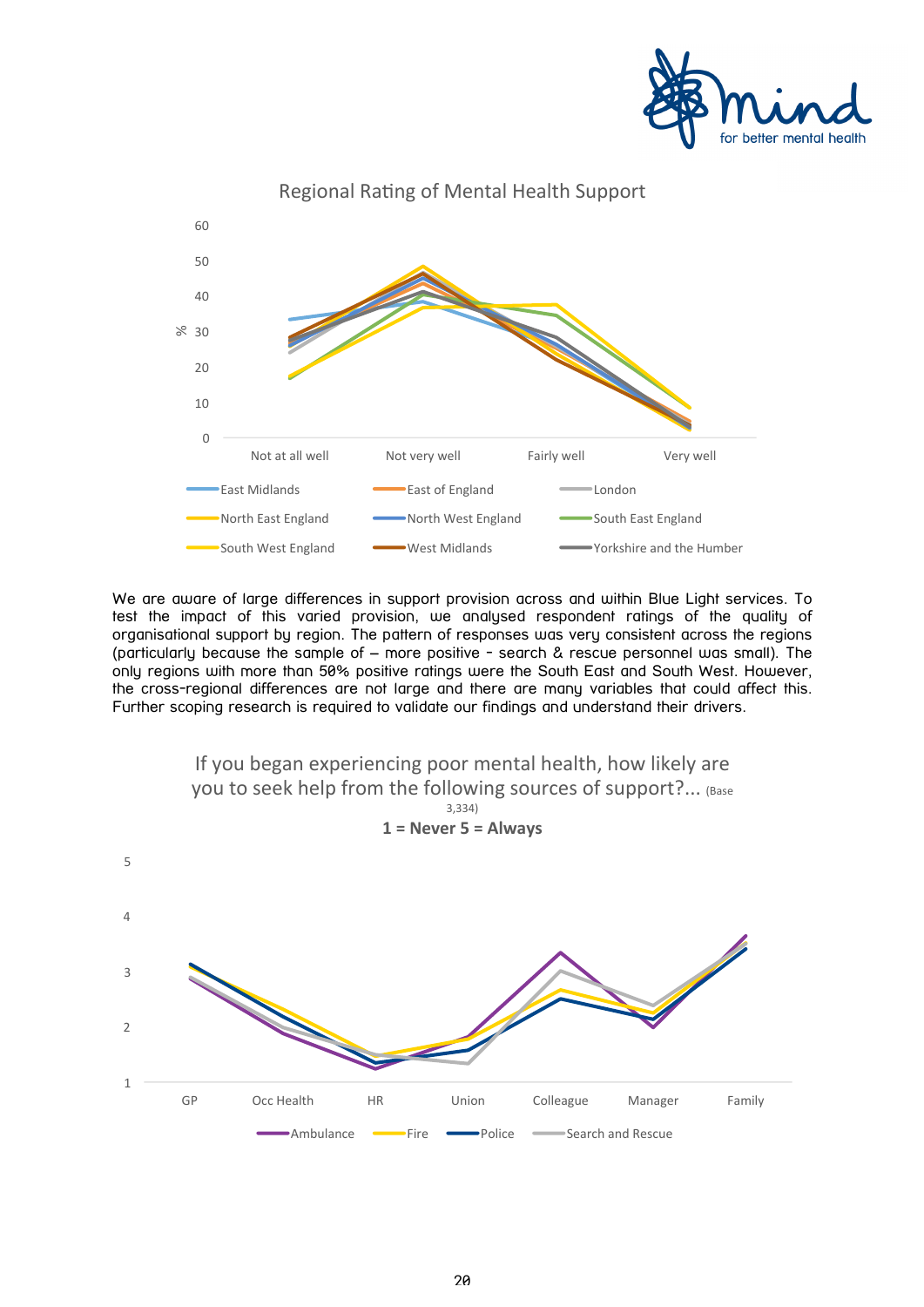![](_page_20_Picture_0.jpeg)

We asked respondents to rate the likelihood that they would seek support from a range of different sources. This information is particularly useful for informing the development of our information service and clinical intervention. It is encouraging to see the relatively high rating of support from family and colleagues (particularly in the case of ambulance personnel).

However, we were most struck by the surprisingly negative results – including a very high proportion of respondents who said that they would never seek help from HR, Occupational Health, or their Union. The distrust of organisational support was strongest from ambulance personnel who were least likely to seek support from Occupational Health, HR, and their managers.

Respondents gave overwhelmingly negative responses to the prospect of seeking help from HR. This was consistent across all four services. The scepticism about HR support may stem from the considerable amounts of organisational change that has occurred within the Blue Light services in recent years.

In the free text comments, a number of respondents also expressed frustration at the bureaucracy and ineffectiveness of HR and Occupational Health.

![](_page_20_Figure_5.jpeg)

For example, "I have tried raising this with Occupational Health; Human Resources were supposed to make contact with me as they said they were concerned about my wellbeing - over a year later I am still waiting for that contact!!"

![](_page_20_Figure_7.jpeg)

The responses of police and ambulance personnel were relatively similar throughout the survey. Whilst the police and ambulance personnel share a mutual distrust of HR and managers, their view of colleagues is strikingly different. 52.76% of respondents from the police said they would rarely or never seek support from colleagues. This contrasts with only 24.58% of ambulance personnel giving a negative response about colleagues. All services agreed on the importance of family support – citing it as the most likely place to seek help. However, in the case of ambulance personnel, colleagues ranked a close second.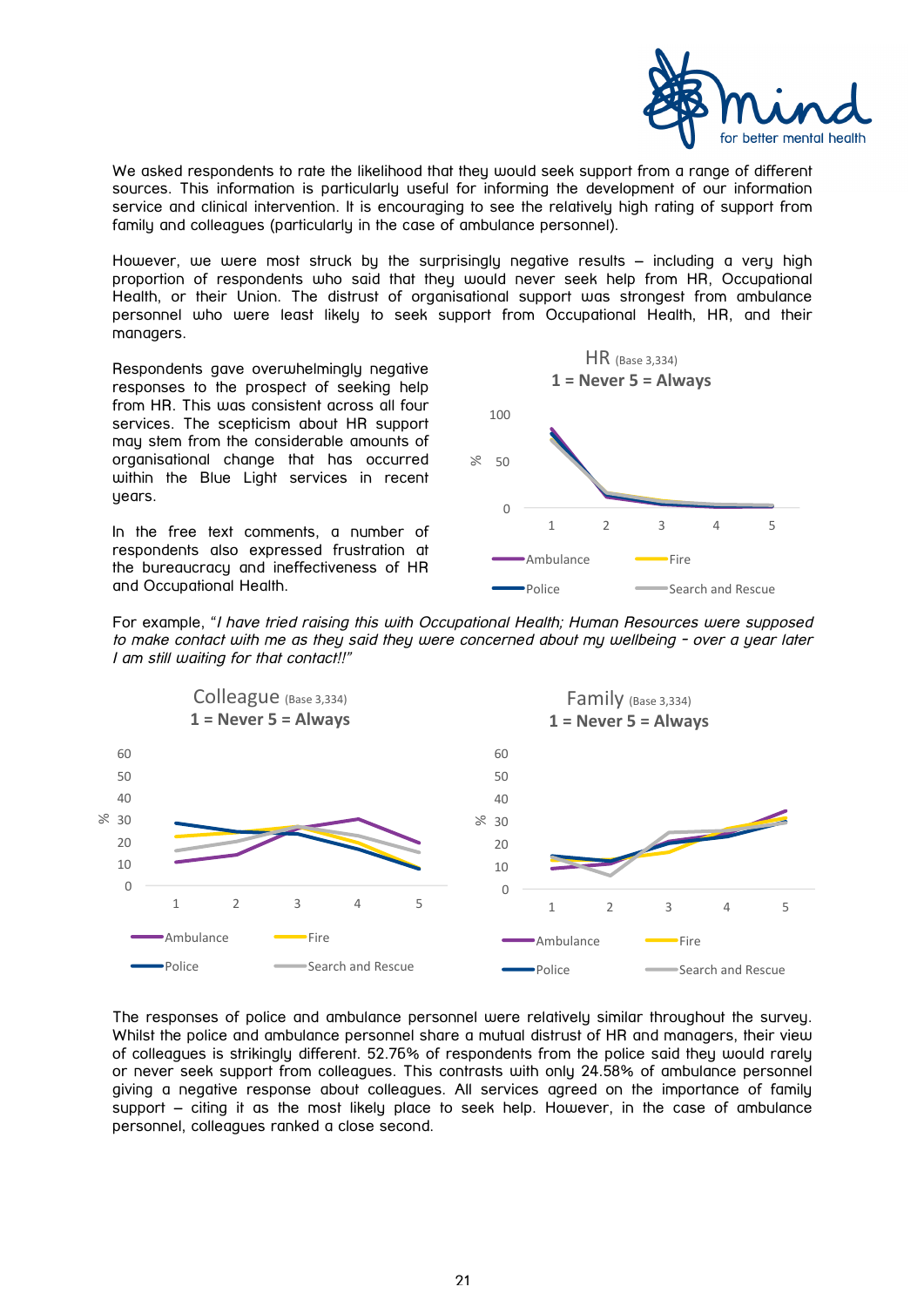![](_page_21_Picture_0.jpeg)

# Information Needs

Empowering, high quality information about mental health is central to enabling effective selfmanagement, choice, and access to further help and support. A key component of the Blue Light Programme will be the provision of targeted advice and support for emergency services personnel and their social support networks. In order to design the most effective information products and services, it is important to understand the types of information required.

![](_page_21_Figure_3.jpeg)

We asked respondents to rate the usefulness of different information topics. There was strong consensus across all four services about the usefulness of these different information topics. There was also no difference between respondents with lived experience and those without.

It is important to note that the graph on the left has a magnified scale (only showing responses between 3 and 5 on a 5 point Likert scale).

Further scoping work is required to understand the relative importance of these information products – particularly more specific topics (e.g. depression, anxiety, dealing with trauma, sleep, medication etc.) We also require more information about preferred methods of accessing this info.

![](_page_21_Figure_7.jpeg)

In addition to an explicit question about mental health information, we ask respondents to rate their confidence about certain mental health topics. We found that respondents are only moderately confident about spotting the signs of a colleague's mental health problem. This corresponds with our finding that information on supporting others is very popular.

Interestingly, there was very little difference in confidence between respondents with personal experience of mental health problems and those without.

We also asked respondents whether they would know what to do if a colleague disclosed a mental health problem (see graph on following page). Interestingly, respondents from the ambulance service were the least confident about what to do in that situation. This is in spite of their greater levels of medical training and their high rating of colleagues as a useful source of support. This implies that ambulance staff are most willing to offer support to colleagues but require more information and support to increase their confidence.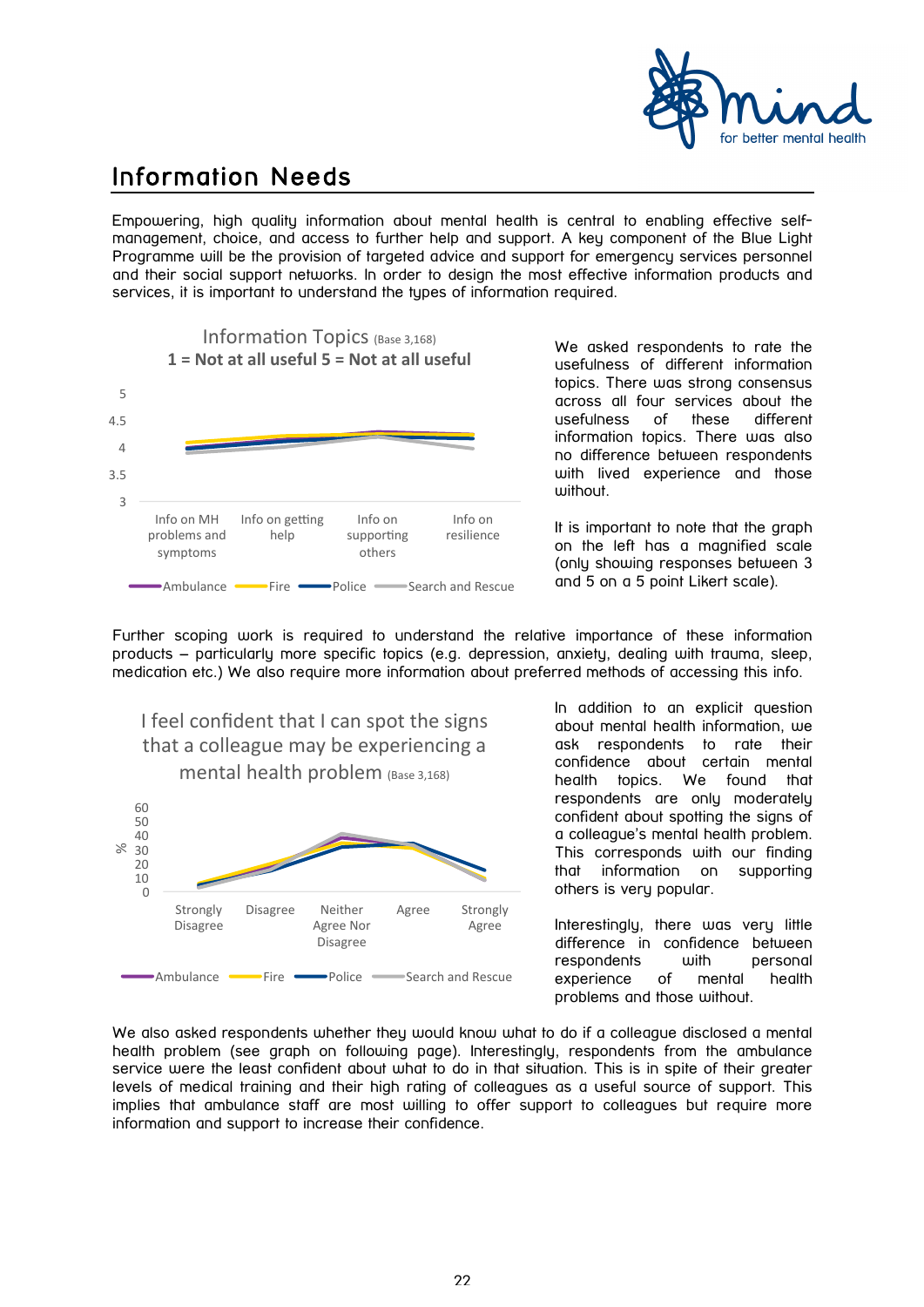![](_page_22_Picture_0.jpeg)

![](_page_22_Figure_1.jpeg)

Given our previous research demonstrating the power of peer advocacy for changing attitudes towards mental health, we asked all respondents whether they would be interested in championing mental health in the workplace. When the survey closed on  $12<sup>th</sup>$  January 2015, the number of volunteers to become Champions was 927. This has subsequently increased to over 1,000.

73.68% of volunteers to become Champions (as at  $12<sup>th</sup>$  January 2015) have personal experience of mental health problems. The volunteers are broadly representative of our sample's gender, age, and ethnicity.

% of service that volunteered to champion mental health in their WOrkplace (Base 927)

![](_page_22_Figure_5.jpeg)

Unsurprisingly, given the more positive attitudes towards mental health within their service, the percentage of search & rescue respondents who volunteered as Champions was lower than other emergency services personnel.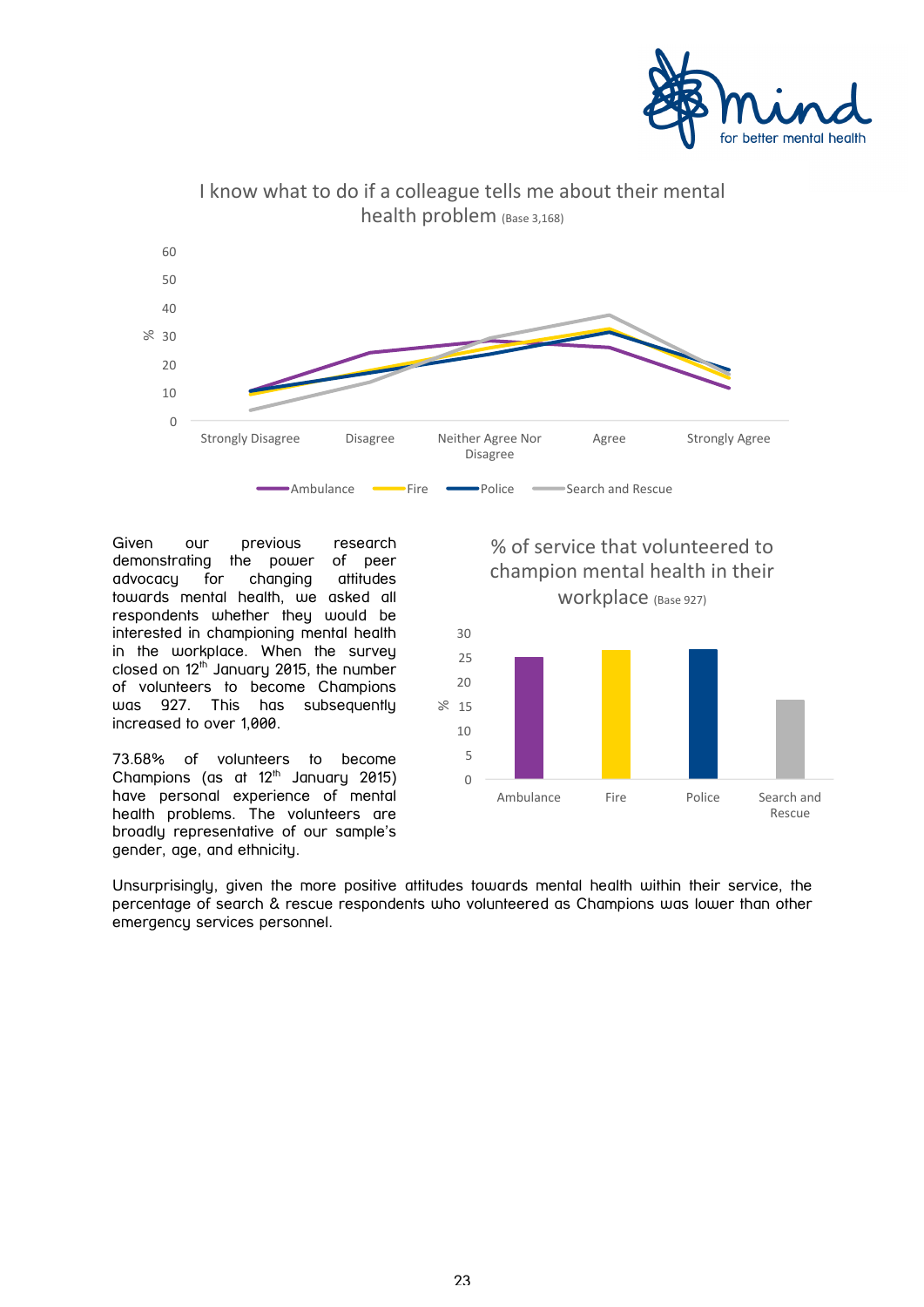![](_page_23_Picture_0.jpeg)

# Appendix 1: Survey Text

## Introduction

We are Mind, the mental health charity. We are developing a large new programme to support the mental health of 'blue light' personnel – staff and volunteers at all levels within the Ambulance, Fire, Police, and Search & Rescue services in England.

We all have mental health, just as we all have physical health, and how we feel can vary from mental wellbeing to severe mental distress. One in four people will experience a mental health problem in any year. Common mental health problems include depression, anxiety, and Obsessive-Compulsive Disorder (OCD). These make up the majority of problems people experience and their symptoms can range from the comparatively mild to very severe.

If you work or volunteer for the emergency services in England, we want to hear your views and experiences of mental health in the workplace. Your answers will help us to develop the best services and deliver them in the most effective way.

This survey should take around 15 minutes to complete. Your responses will remain confidential and your information will not be used for any other purpose.

## Section 1 – Your Role

In this section we want to understand a little more about you and the type of work you do. This information will help us tailor our services to the wide range of roles across the emergency services.

Q1 [required]

| Tick        | am a current member of the emergency services |
|-------------|-----------------------------------------------|
| <b>Tick</b> | am a former member of the emergency services  |
| Tick        | I am not a member of the emergency services   |
|             | [If yes - free text explanation is required]  |

#### Q2 [required]

| Tick        | am a member of the police service            |
|-------------|----------------------------------------------|
| Tick        | am a member of the fire service              |
| <b>Tick</b> | am a member of the ambulance service         |
| <b>Tick</b> | am a member of the search & rescue service   |
| <b>Tick</b> | Other                                        |
|             | [If yes – free text explanation is required] |

#### Q3 [required]

| ---<br><b>ICK</b> | an<br>emplouee<br>am                |
|-------------------|-------------------------------------|
| $-$<br>псk        | olunteer<br>am<br>a<br>$\mathsf{u}$ |

#### Q4 [required]

| Do you have a management role? |     |
|--------------------------------|-----|
| Tick                           | Yes |
| Tick                           | No  |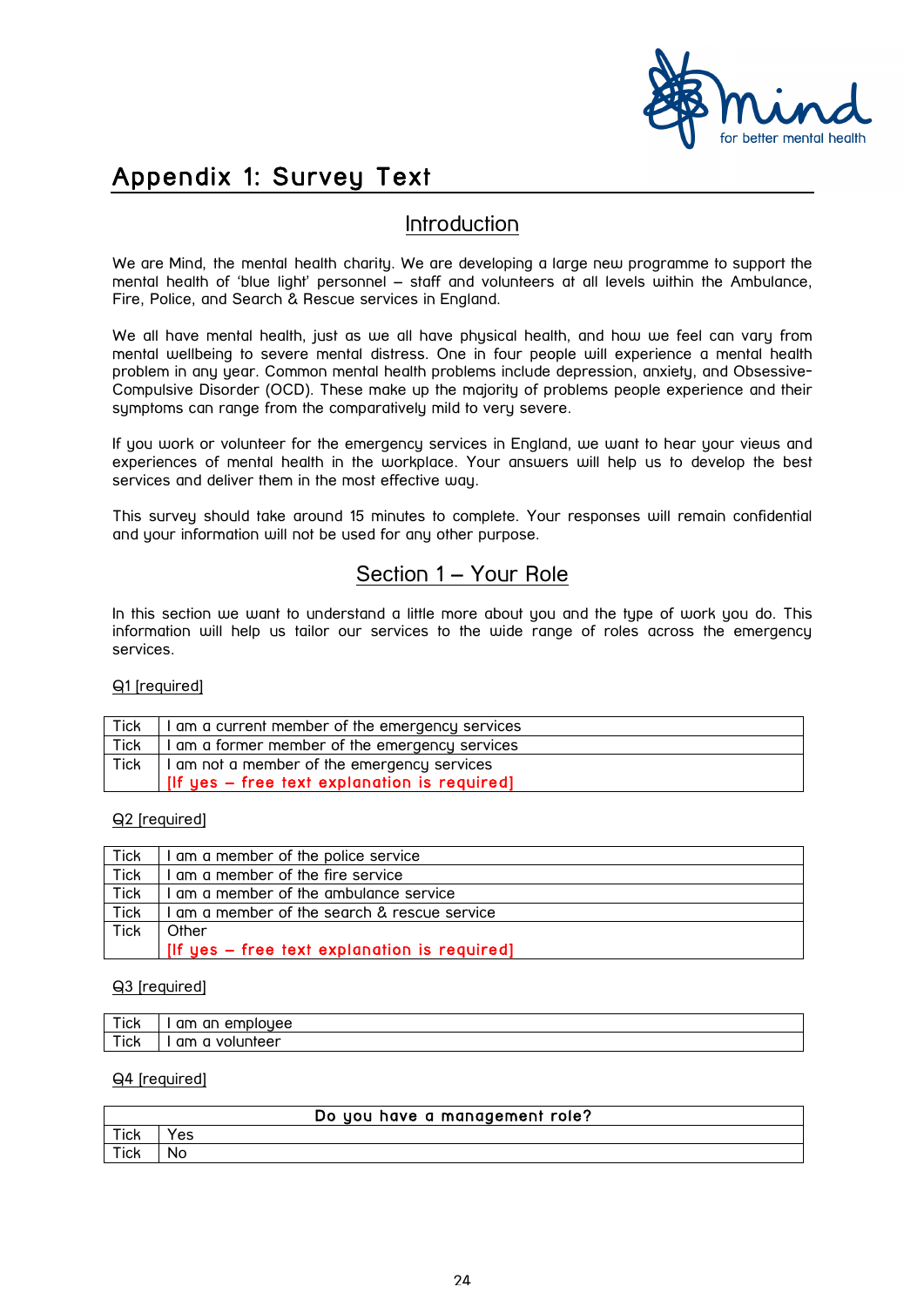![](_page_24_Picture_0.jpeg)

#### Q5 [required]

|             | How much contact do you have with the public? |
|-------------|-----------------------------------------------|
| <b>Tick</b> | Every day                                     |
| <b>Tick</b> | Most days                                     |
| <b>Tick</b> | A few times a week                            |
| <b>Tick</b> | Rarely                                        |
| <b>Tick</b> | Never                                         |

#### Q6 [required]

|             | How often are you exposed to potentially distressing or traumatic situations? |  |
|-------------|-------------------------------------------------------------------------------|--|
| Tick        | Every day                                                                     |  |
| Tick        | A few times a week                                                            |  |
| Tick        | A few times a month                                                           |  |
| <b>Tick</b> | A few times a year                                                            |  |
| Tick        | Never                                                                         |  |

#### Q7 [required]

|             | How long have you been a member of the emergency services? |
|-------------|------------------------------------------------------------|
| <b>Tick</b> | Less than a year                                           |
| <b>Tick</b> | $1 - 5$ years                                              |
| <b>Tick</b> | $6 - 10$ years                                             |
| <b>Tick</b> | $11 - 20$ years                                            |
| <b>Tick</b> | More than 20 years                                         |

#### Q8 [required]

| Where do you work/ volunteer? |                          |
|-------------------------------|--------------------------|
| <b>Tick</b>                   | South West England       |
| <b>Tick</b>                   | South East England       |
| <b>Tick</b>                   | London                   |
| Tick                          | East England             |
| Tick                          | East Midlands            |
| Tick                          | West Midlands            |
| Tick                          | Yorkshire and the Humber |
| <b>Tick</b>                   | North East England       |
| Tick                          | North West England       |

## Section 2 – Your Experience

When times are tough we may struggle to cope – we may feel angry, or upset, or find it difficult to concentrate and engage with those around us. In many cases this will pass as the period of stress comes to an end. However, when someone has these experiences for a long time and it limits their ability to live life to the full, we refer to it as a mental health problem.

In this section, we want to know about your experience of mental health in the workplace. It is important that we understand how your work affects your mental health and also how your mental health affects your work. Remember, your answers are completely confidential.

#### Q9 [required]

Have you experienced stress, low mood, or poor mental health while in employment?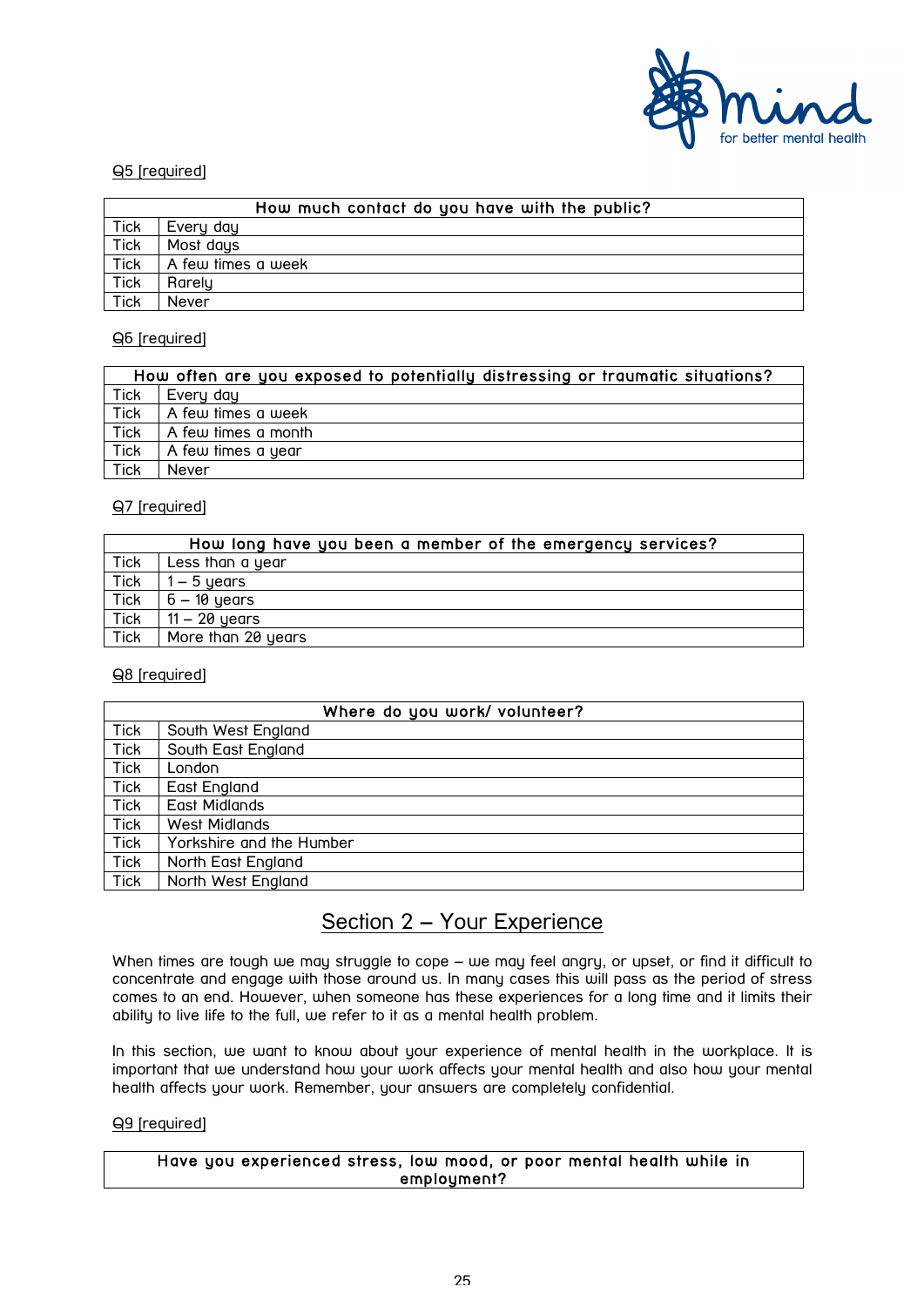![](_page_25_Picture_0.jpeg)

| Tick        | Yes, only whilst working/volunteering for this organisation       |
|-------------|-------------------------------------------------------------------|
| <b>Tick</b> | Yes, only whilst working/volunteering for a previous organisation |
| Tick        | Yes, both at this organisation and at previous organisations      |
| Tick        | No. never                                                         |

#### Q10 [required]

| Have you ever taken time off from work as a result of stress, low mood, or poor<br>mental health? |                             |
|---------------------------------------------------------------------------------------------------|-----------------------------|
| Tick                                                                                              | Yes                         |
| Tick                                                                                              | No.                         |
| <b>Tick</b>                                                                                       | Don't know/ Cannot remember |

#### Q11 [required]

| How often do you go into work when experiencing poor mental health (e.g.<br>stress, anxiety, depression etc)? |                             |  |  |  |
|---------------------------------------------------------------------------------------------------------------|-----------------------------|--|--|--|
| <b>Tick</b>                                                                                                   | Always                      |  |  |  |
| <b>Tick</b>                                                                                                   | Sometimes                   |  |  |  |
| Tick                                                                                                          | Rarely                      |  |  |  |
| Tick                                                                                                          | <b>Never</b>                |  |  |  |
| Tick                                                                                                          | Don't know/ Cannot remember |  |  |  |

#### Q12 [required]

| In which ways, if any, does poor mental health affect your performance?<br>Please tick all that apply |                                                     |  |  |  |
|-------------------------------------------------------------------------------------------------------|-----------------------------------------------------|--|--|--|
| Tick                                                                                                  | am less patient with members of the public          |  |  |  |
| Tick                                                                                                  | I find it difficult to concentrate                  |  |  |  |
| Tick                                                                                                  | I have difficulty making decisions                  |  |  |  |
| <b>Tick</b>                                                                                           | make more mistakes                                  |  |  |  |
| Tick                                                                                                  | I find it more difficult to learn new tasks         |  |  |  |
| Tick                                                                                                  | I find it more difficult juggling a number of tasks |  |  |  |
| Tick                                                                                                  | put off challenging work                            |  |  |  |
| Tick                                                                                                  | I rely more on colleagues to get work done          |  |  |  |
| Tick                                                                                                  | take longer to do tasks                             |  |  |  |
| Tick                                                                                                  | am more likely to get into conflict with colleagues |  |  |  |
| Tick                                                                                                  | am more likely to take risks                        |  |  |  |
| Tick                                                                                                  | Other                                               |  |  |  |
|                                                                                                       | [If yes - free text explanation is required]        |  |  |  |
| Tick                                                                                                  | Not applicable/ It does not affect my work          |  |  |  |

#### Q13 [required]

| How would you describe your current mental health? |            |  |  |  |
|----------------------------------------------------|------------|--|--|--|
| Tick                                               | Very good  |  |  |  |
| <b>Tick</b>                                        | Good       |  |  |  |
| <b>Tick</b>                                        | Moderate   |  |  |  |
| <b>Tick</b>                                        | Poor       |  |  |  |
| <b>Tick</b>                                        | Very poor  |  |  |  |
| <b>Tick</b>                                        | Don't know |  |  |  |

#### Q14 [required]

Only display if 'moderate', 'poor', or 'very poor' are selected in Q14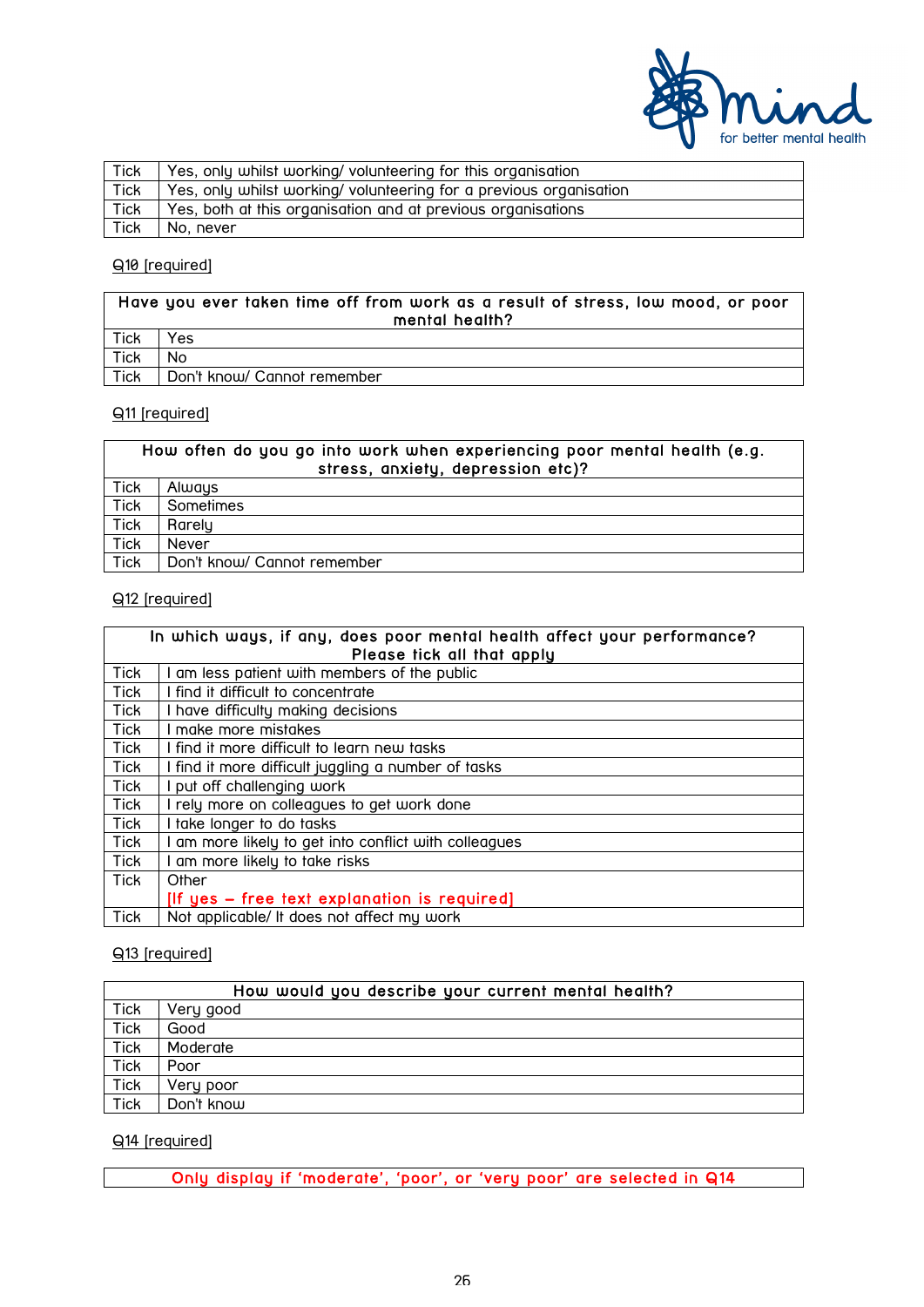![](_page_26_Picture_0.jpeg)

| Do you think that your moderate or poor mental health is the result of? |                                                             |  |  |  |
|-------------------------------------------------------------------------|-------------------------------------------------------------|--|--|--|
| <b>Tick</b>                                                             | Problems at work                                            |  |  |  |
| <b>Tick</b>                                                             | Problems outside work in personal life                      |  |  |  |
| <b>Tick</b>                                                             | A combination of problems at work and in your personal life |  |  |  |
| <b>Tick</b>                                                             | Don't know                                                  |  |  |  |

## Q15 [required]

| Are there any particular aspects of your role that can trigger you feeling low,<br>depressed, stressed, or mentally unwell?<br>Please tick all that apply |                                               |  |  |
|-----------------------------------------------------------------------------------------------------------------------------------------------------------|-----------------------------------------------|--|--|
| <b>Tick</b>                                                                                                                                               | Long hours                                    |  |  |
| <b>Tick</b>                                                                                                                                               | Changing shift patterns                       |  |  |
| <b>Tick</b>                                                                                                                                               | Excessive workload                            |  |  |
| <b>Tick</b>                                                                                                                                               | Pressure from management                      |  |  |
| <b>Tick</b>                                                                                                                                               | Organisational upheaval                       |  |  |
| <b>Tick</b>                                                                                                                                               | Effects on physical health                    |  |  |
| <b>Tick</b>                                                                                                                                               | Experience of distressing or traumatic events |  |  |
| Tick                                                                                                                                                      | Other                                         |  |  |
|                                                                                                                                                           | [If yes - free text explanation is required]  |  |  |

#### Q16 [required]

| If you began experiencing poor mental health, how likely are you to seek help<br>from the following?<br>1 is 'never' and 5 is 'always' |  |                |   |   |   |
|----------------------------------------------------------------------------------------------------------------------------------------|--|----------------|---|---|---|
| GP                                                                                                                                     |  | 2              | 3 | 4 | 5 |
| Occupational Health                                                                                                                    |  | 2              | 3 | 4 | 5 |
| Human Resources                                                                                                                        |  | $\overline{2}$ | 3 | 4 | 5 |
| Union                                                                                                                                  |  | $\mathcal{P}$  | 3 | 4 | 5 |
| Colleague                                                                                                                              |  | 2              | 3 | 4 | 5 |
| Manager                                                                                                                                |  | 2              | 3 | 4 | 5 |
| Family                                                                                                                                 |  | $\mathcal{P}$  | 3 | 4 | 5 |
| Friend                                                                                                                                 |  | 2              | 3 | 4 | 5 |
| Other                                                                                                                                  |  |                |   |   |   |
| [If yes – free text explanation is required]                                                                                           |  |                |   |   |   |

[If yes – free text explanation is required]

Q17 [required]

| What do you do to cope when you're feeling low, depressed, stressed, or<br>mentally unwell? Please tick all that apply |                                                                                    |  |  |  |
|------------------------------------------------------------------------------------------------------------------------|------------------------------------------------------------------------------------|--|--|--|
| <b>Tick</b>                                                                                                            | Talk to someone at work                                                            |  |  |  |
| Tick                                                                                                                   | Talk to a friend or family member                                                  |  |  |  |
| <b>Tick</b>                                                                                                            | Take part in a hobby or other social activity (e.g. sport, gardening, driving etc) |  |  |  |
| <b>Tick</b>                                                                                                            | Practice yoga or meditation                                                        |  |  |  |
| Tick                                                                                                                   | Spend time by myself                                                               |  |  |  |
| Tick                                                                                                                   | Talk to a medical professional                                                     |  |  |  |
| Tick                                                                                                                   | Take prescribed medication                                                         |  |  |  |
| <b>Tick</b>                                                                                                            | Have a drink or use recreational drugs                                             |  |  |  |
| <b>Tick</b>                                                                                                            | Other                                                                              |  |  |  |
|                                                                                                                        | [If yes – free text explanation is required]                                       |  |  |  |

# Section 3 – Your Organisation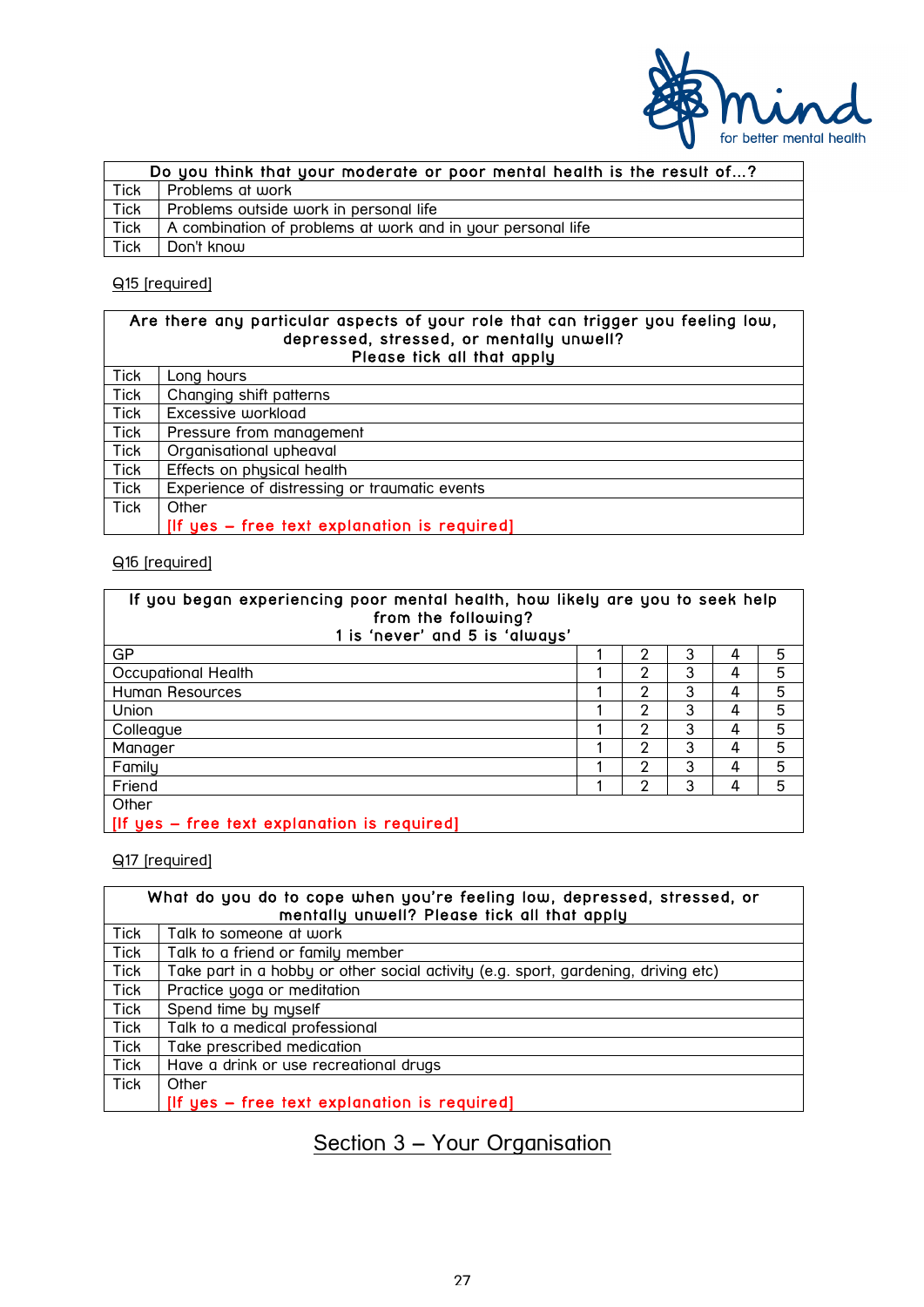![](_page_27_Picture_0.jpeg)

You are now half way through the survey. We also want to find out about your organisation and what it can do to support your mental health.

This section includes questions about support that is currently available but it also asks about additional help or improvements that could be made.

#### Q18 [required]

|      | Have you ever heard of Mind? |
|------|------------------------------|
| Tick | es                           |
| Tick | Nο                           |

#### Q19 [required]

|             | Are you aware of any support your organisation offers to improve the wellbeing<br>and mental health of its personnel? |
|-------------|-----------------------------------------------------------------------------------------------------------------------|
|             | Yes                                                                                                                   |
| <b>Tick</b> |                                                                                                                       |
|             | [If yes – free text explanation is required]                                                                          |
| Tick        | No                                                                                                                    |

#### Q20 [required]

| In your opinion, does your organisation encourage staff to talk openly about<br>mental health? |                      |  |  |  |
|------------------------------------------------------------------------------------------------|----------------------|--|--|--|
| Tick                                                                                           | Yes – very much      |  |  |  |
| <b>Tick</b>                                                                                    | $Yes - a little$     |  |  |  |
| Tick                                                                                           | $No - not very much$ |  |  |  |
| Tick                                                                                           | $No - not$ at all    |  |  |  |

#### Q21 [required]

| In your opinion, how well does your organisation support employees who<br>experience mental health problems? |                 |  |  |  |
|--------------------------------------------------------------------------------------------------------------|-----------------|--|--|--|
| Tick                                                                                                         | Very well       |  |  |  |
| Tick                                                                                                         | Fairly well     |  |  |  |
| Tick                                                                                                         | Not very well   |  |  |  |
| <b>Tick</b>                                                                                                  | Not at all well |  |  |  |

#### Q22 [required]

| Please rate each statement, where 1 is 'strongly disagree' and 5 is 'strongly |  |               |   |   |   |
|-------------------------------------------------------------------------------|--|---------------|---|---|---|
| aaree'                                                                        |  |               |   |   |   |
| People feel able to talk with colleagues about mental health at               |  | $\mathcal{P}$ | 3 | 4 | 5 |
| my organisation                                                               |  |               |   |   |   |
| People feel able to talk with managers about mental health at                 |  | 2             | 3 | 4 | 5 |
| my organisation                                                               |  |               |   |   |   |
| Someone would be treated differently (in a negative way) if they              |  | 2             | 3 | 4 |   |
| disclosed their mental health problems at my organisation                     |  |               |   |   |   |
| People feel more comfortable talking about their physical health              |  | $\mathcal{P}$ | 3 | 4 | 5 |
| than mental health at my organisation                                         |  |               |   |   |   |
| I feel confident to spot signs that a colleague may be                        |  | 2             | 3 | 4 |   |
| experiencing a mental health problem                                          |  |               |   |   |   |
| I know what to do if a colleague tells me about their mental                  |  | 2             | 3 | 4 |   |
| health problem                                                                |  |               |   |   |   |

#### Q23 [required]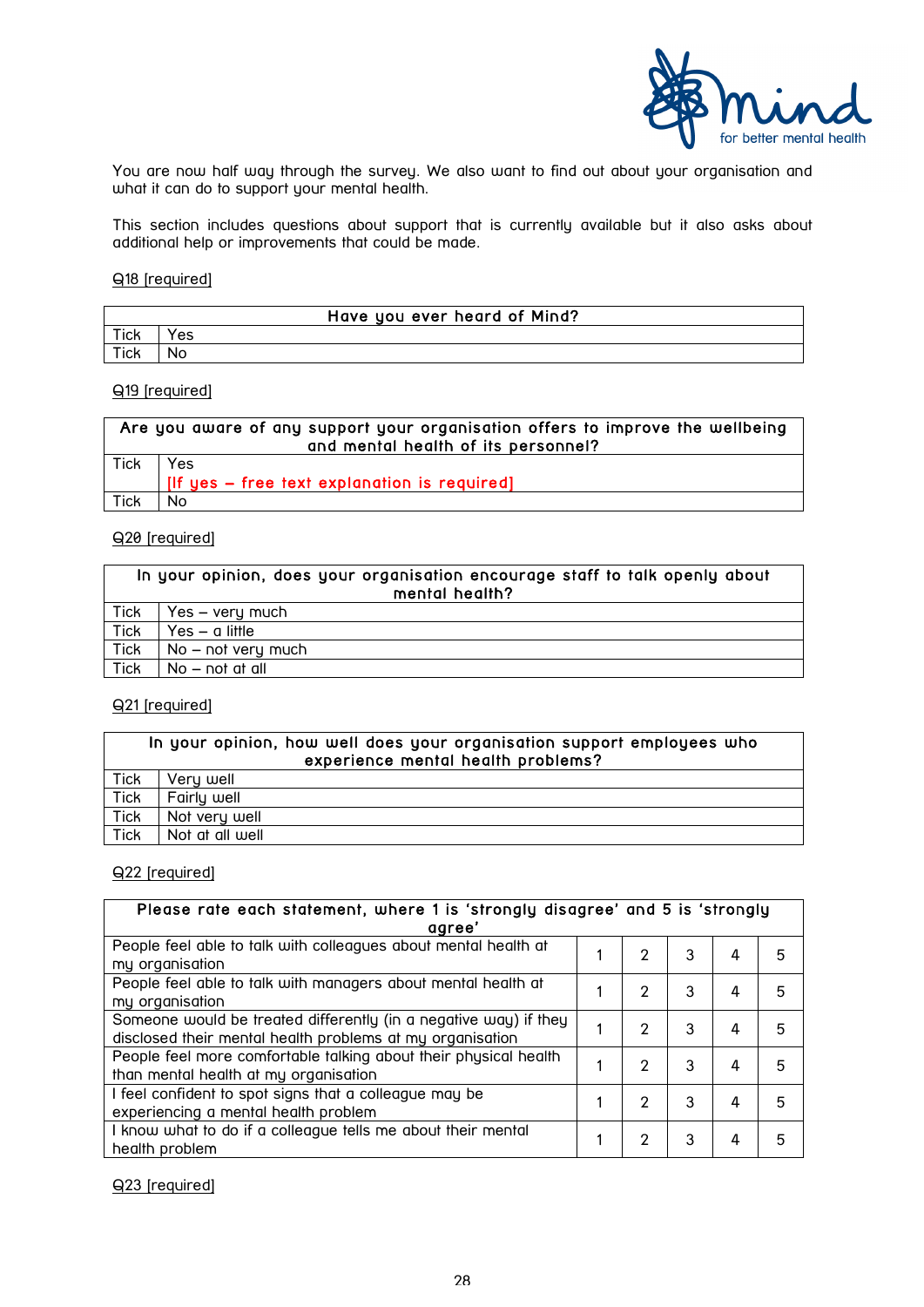![](_page_28_Picture_0.jpeg)

| How useful would you find the following information topics?<br>1 is 'not at all useful' and 5 is 'very useful'       |  |   |   |   |    |
|----------------------------------------------------------------------------------------------------------------------|--|---|---|---|----|
| Information about different types of mental health problems and<br>their symptoms                                    |  | 2 | 3 | 4 | 5  |
| Information about how to get help for a mental health problem                                                        |  | 2 |   | 4 | 5  |
| Information about how to support a colleague or friend with a<br>mental health problem                               |  | 2 | 3 | 4 | .5 |
| Information about how to improve your mental wellbeing,<br>making you less likely to develop a mental health problem |  | 2 | 3 | 4 | 5  |
| Other<br>[If yes - free text explanation is required]                                                                |  | 2 | 3 | 4 | 5  |

Q24 [required]

|             | Would you like to help champion mental health in your workplace?                               |
|-------------|------------------------------------------------------------------------------------------------|
|             | If you provide your email, we will keep you informed about opportunities to get more involved. |
| <b>Tick</b> | Yes                                                                                            |
|             | If yes - email is required]                                                                    |
| Tick        | No.                                                                                            |

## Section 4 – Diversity

You have almost finished the survey – just a few more questions left. We need to ask some demographic questions to compare your responses to the rest of the survey participants. Again, all responses are confidential and will not be used for any other purpose.

#### Q25

|             | Please tick all of the following statements which apply to you.             |
|-------------|-----------------------------------------------------------------------------|
| Tick        | I have personal experience of mental health problems                        |
| <b>Tick</b> | I use/ have used mental health services                                     |
| <b>Tick</b> | I am a family member of somebody who has experienced mental health problems |
| Tick        | I am a friend to somebody who has experienced mental health problems        |
| Tick        | None of the above.                                                          |

#### $Q26$

| What is your gender? |             |  |
|----------------------|-------------|--|
| <b>Tick</b>          | Male        |  |
| <b>Tick</b>          | Female      |  |
| <b>Tick</b>          | iransgender |  |

#### $Q27$

|             |     | Is your gender identity the same as when you were born? |
|-------------|-----|---------------------------------------------------------|
| <b>Tick</b> | Yes |                                                         |
| Tick        | No. |                                                         |

 $Q28$ 

|             | What is your age? |
|-------------|-------------------|
| Tick        | 19 or under       |
| Tick        | $20 - 24$         |
| <b>Tick</b> | 25-34             |